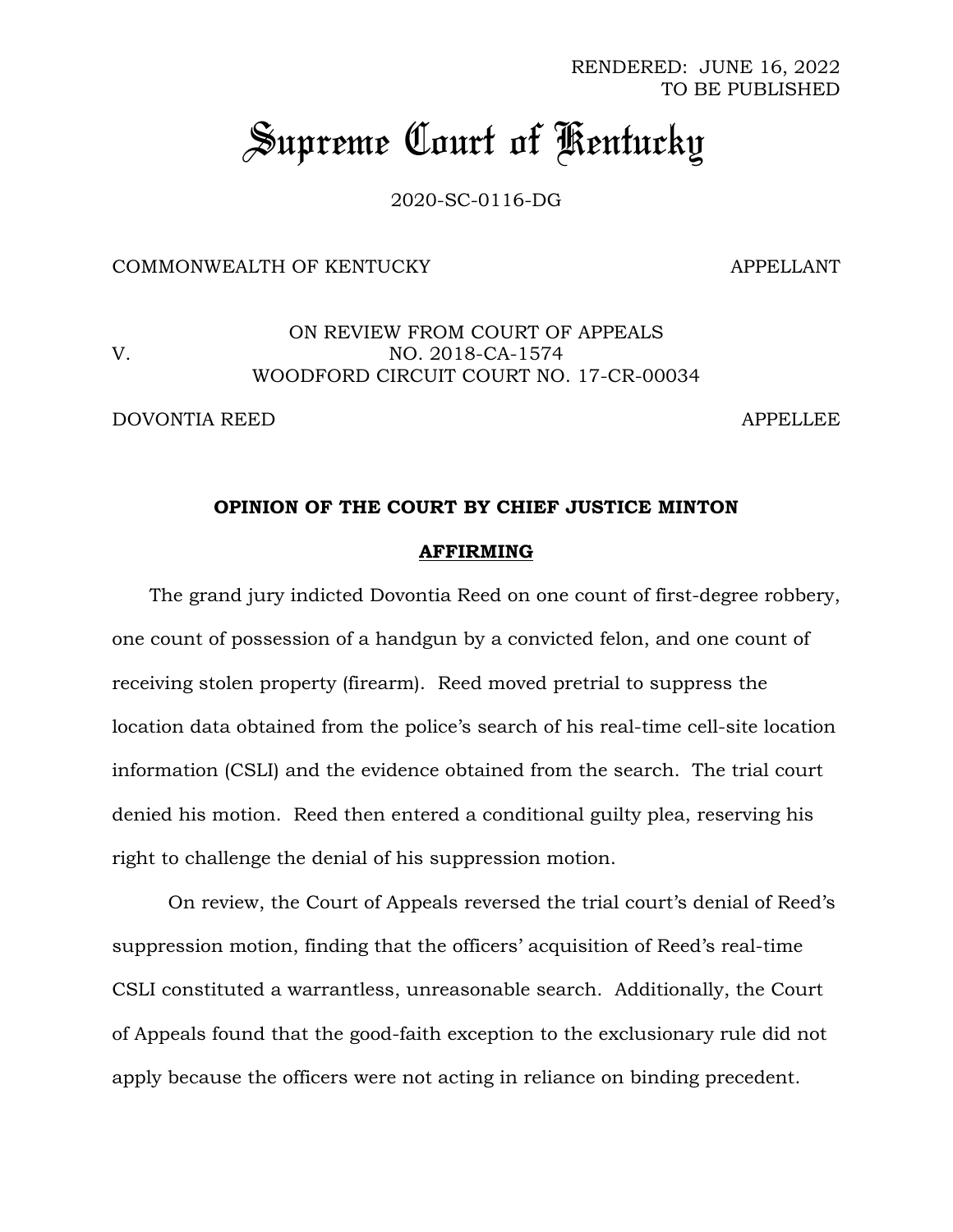We granted the Commonwealth's motion for discretionary review. Like the Court of Appeals, we find that the police acquisition of Reed's real-time CSLI was a warrantless, unreasonable search, and we find that the good-faith exception to the exclusionary rule does not apply in this case. Accordingly, we affirm the decision of the Court of Appeals to reverse the trial court's judgment and remand this case to the trial court for further proceedings.

#### **I. FACTS AND PROCEDURAL HISTORY**

Late one night, Dovontia Reed called Kirby Caldwell, an acquaintance, on his cell phone. Reed told Caldwell that he had run out of gas and asked Caldwell to meet him at a gas station in Versailles. When Caldwell arrived there, he alleges that Reed threatened him at gunpoint and demanded that Caldwell give him whatever cash Caldwell was carrying. Then Reed climbed into the passenger seat of a Nissan Altima and left the gas station.

Caldwell called the police, and an officer arrived at the gas station to investigate. Caldwell told the officer what had happened and described the vehicle in which Reed fled. The officer examined the gas station's securitycamera footage to identify the vehicle and obtain its license plate number. Caldwell also provided the officer with Reed's cell-phone number.

The officer contacted dispatch, provided Reed's cell-phone number, and requested dispatch contact Reed's cell-service carrier and obtain Reed's realtime CSLI. The carrier's initial ping showed Reed was traveling on the Bluegrass Parkway. The carrier continued to ping the phone for the next hour and a half, providing the police with its CSLI continually during that period.

2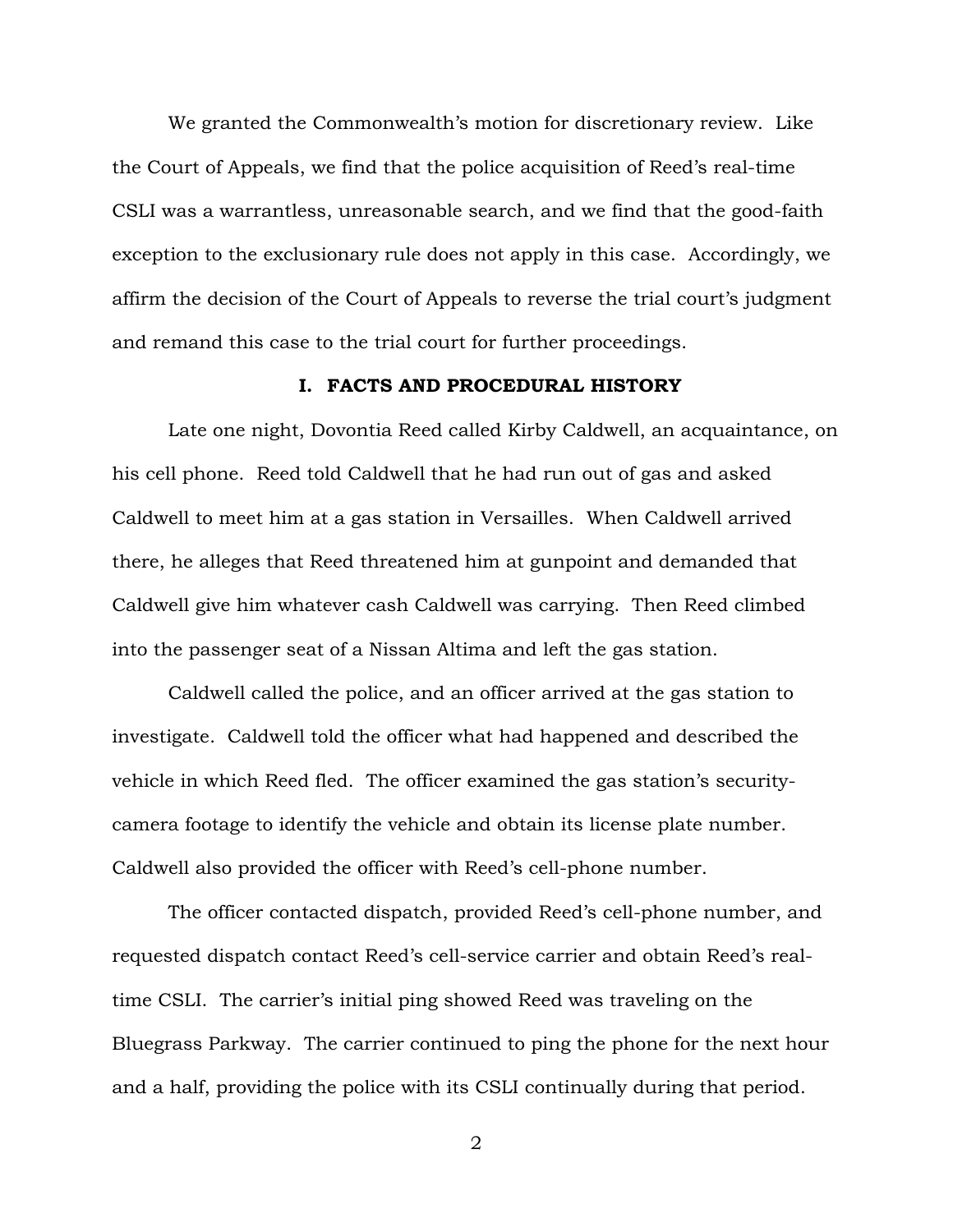When the cell-service carrier's ping showed that Reed was returning toward Versailles, an officer stationed himself on the road in anticipation of Reed's approach. When the officer spotted the Nissan Altima, he pulled it over and arrested Reed.

The grand jury indicted Reed on one count of first-degree robbery, one count of possession of a handgun by a convicted felon, and one count of receiving stolen property. Before trial, Reed moved to suppress the CSLI obtained by the police and the evidence obtained as a result of the search on the grounds that the police unlawfully obtained the CSLI without a warrant. The trial court denied the motion, finding that the officers' access of Reed's CSLI was not a search under the Fourth Amendment and, therefore, no warrant was required. Reed entered a conditional guilty plea, reserving the right to appeal the trial court's decision denying suppression of the CSLI evidence.

The Court of Appeals reversed the decision of the trial court, finding that police acquisition of a person's CSLI implicates significant privacy concerns and thus the Fourth Amendment requires a warrant to search a person's CSLI. Additionally, the Court of Appeals found that the good-faith exception to the warrant requirement did not apply because this Court's decision in *Hedgepath v. Commonwealth* alerted officers that the warrant requirement for obtaining real-time CSLI was an unsettled point of law.<sup>1</sup> The Court of Appeals remanded

<sup>1</sup> 441 S.W.3d 119 (Ky. 2014).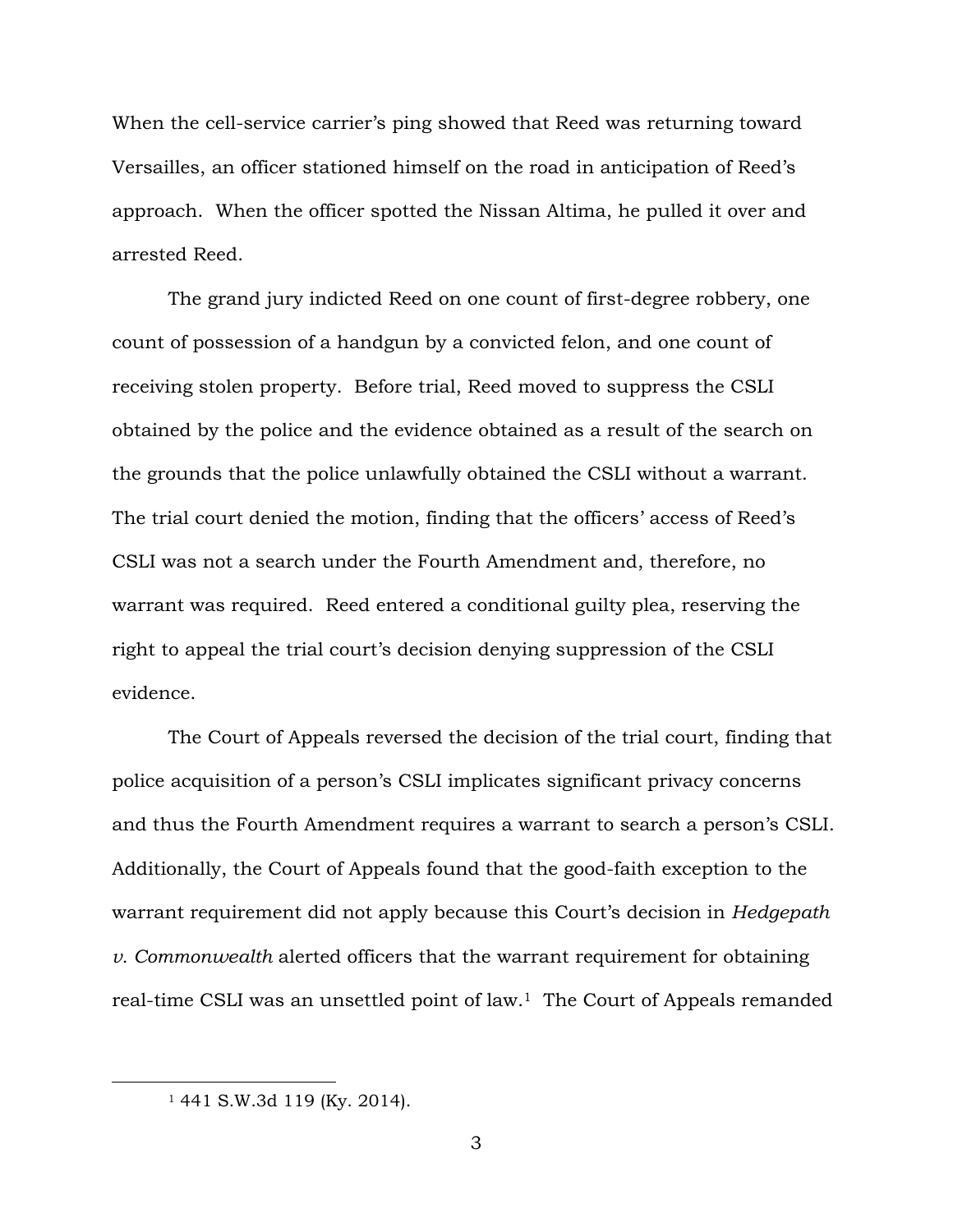the case to the trial court for further proceedings in accordance with this holding. The Commonwealth moved for discretionary review, and we granted the Commonwealth's request to address this issue of first impression.

#### **II. ANALYSIS**

In reviewing a trial court's decision to deny a motion to suppress evidence, we accept the trial court's findings of fact as conclusive if they are supported by substantial evidence.<sup>2</sup> We then review de novo the trial court's application of the law to those facts. <sup>3</sup> In this case, the application of the goodfaith exception to the exclusionary rule hinges upon the existence of binding appellate precedent supporting the officers' actions. As such, we also review that issue de novo.

Regarding the trial court's denial of Reed's suppression motion, the pertinent factual findings are uncontested: the investigating officers contacted Reed's cell-service provider, obtained Reed's real-time CSLI, used this CSLI to track Reed in real time on a roadway, performed a traffic stop, and placed Reed under arrest. We find these facts to be supported by substantial evidence, and, as such, we focus our analysis on the questions of law presented.

## **A. By obtaining Reed's real-time CSLI, the officers conducted a search under the Fourth Amendment to the United States Constitution and under Section 10 of the Kentucky Constitution.**

The Fourth Amendment to the United States Constitution provides:

The right of the people to be secure in their persons, houses, papers, and effects, against unreasonable searches and seizures,

<sup>2</sup> *Maloney v. Commonwealth*, 489 S.W.3d 235, 237 (Ky. 2016).

<sup>3</sup> *Id*.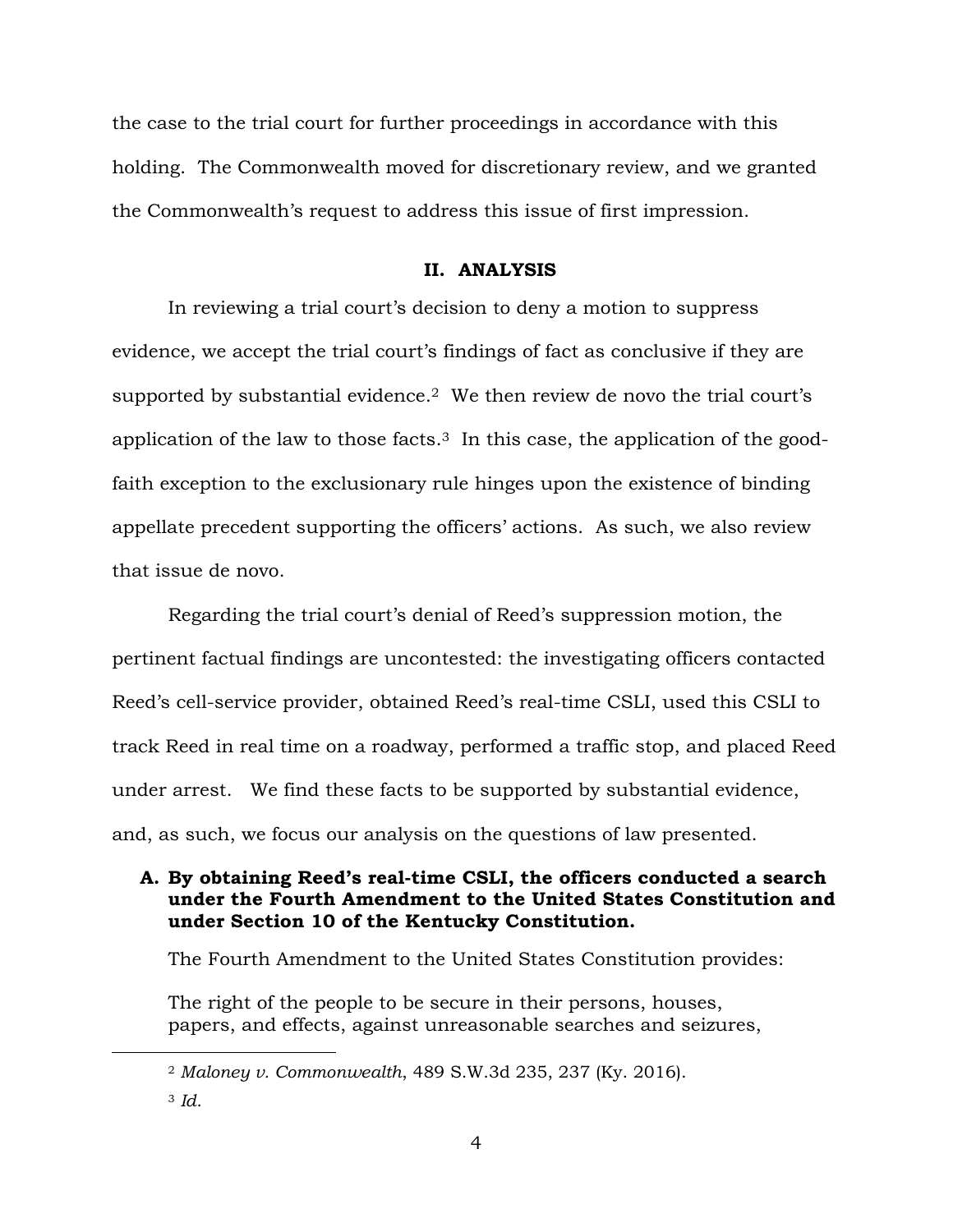shall not be violated, and no Warrants shall issue, but upon probable cause, supported by Oath or affirmation, and particularly describing the place to be searched, and the persons or things to be seized.

This Court has held this provision to mean that "[a]ll searches without a valid search warrant are unreasonable unless shown to be within one of the exceptions to the rule that a search must rest upon a valid warrant."<sup>4</sup>

The language of Section 10 of the Kentucky Constitution varies from the Fourth Amendment only in that it replaces the word *effects* with the word *possessions*. This Court has previously held that no substantial difference results from this variation in language.5 So this Court looks to the United States Supreme Court's interpretation and application of the Fourth Amendment for guidance in construing Section 10.<sup>6</sup>

To run afoul of the Fourth Amendment, an action by police must be warrantless, must constitute a search, and no established exception to the warrant requirement must be applicable. In this case, the Commonwealth does not dispute that the officers did not get a warrant before obtaining Reed's real-time CSLI. And the Commonwealth failed to raise any argument that an established exception to the warrant requirement existed. So our analysis hinges upon whether the acquisition of a person's real-time CSLI constitutes a search.

<sup>4</sup> *Cook v. Commonwealth*, 826 S.W.2d 329, 331 (Ky. 1992) (citing *Coolidge v. New Hampshire*, 403 U.S. 443, 455 (1971)).

<sup>5</sup> *Youman v. Commonwealth*, 224 S.W. 860, 862 (Ky. 1920).

<sup>6</sup> *Id*.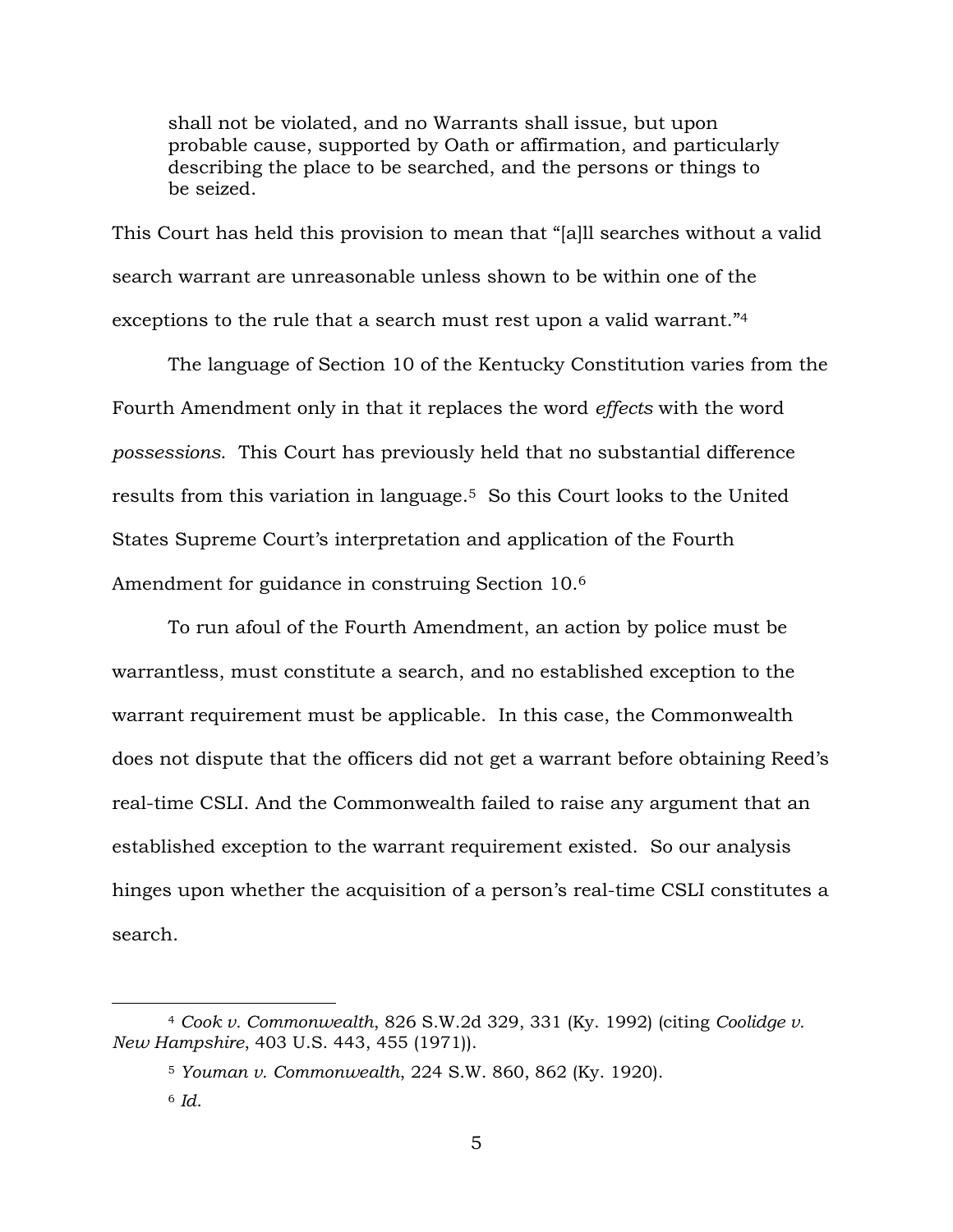The federal courts' jurisprudence on the Fourth Amendment has shifted dramatically since the amendment's adoption. Initially, the Fourth Amendment was believed to be intimately related to the Fifth Amendment.7 The seizure of an individual's property and use of that property as evidence against him was found to be inherently unreasonable and violative of the Fifth Amendment's prohibition on compulsory self-incrimination. <sup>8</sup> However, writing in dissent in *Olmstead v. United States*, Justice Brandeis first presented a revisionist theory of the intimate-relation doctrine.9 Instead of primarily protecting the right against compulsory self-incrimination, he suggested that the Fourth Amendment's central concern was an individual's right to be left alone—the prevention of the invasion of an individual's privacy.<sup>10</sup>

Justice Brandeis's theory of the Fourth Amendment as a protection for personal privacy would not take hold until nearly 40 years later in *Katz v. United States*. <sup>11</sup> In *Katz*, the Court held that the use of an electronic recording device to surveil a suspect's conversation in a telephone booth constituted a

<sup>11</sup> 389 U.S. 347 (1967). Prior to *Katz*, in *Silverman v. United States*, the Court held that the use of a "spike mike" to gather audio surveillance of a suspect was in violation of the Fourth Amendment, even though the surveillance did not technically involve a trespass into a constitutionally protected area. 365 U.S. 505, 512 (1961). Justice Douglas, concurring with the majority, remarked that the sole concern of a Fourth Amendment analysis should be whether the privacy of an individual's home was invaded. *Id*. at 512-13 (Douglas, J., concurring). However, the majority's analysis did not consider Silverman's privacy as the central point of the Fourth Amendment violation but instead focused on the actual intrusion upon a constitutionally protected area.

<sup>7</sup> *Boyd v. United States*, 116 U.S. 616, 633 (1886).

<sup>8</sup> *Id*. at 634-35.

<sup>9</sup> 277 U.S. 438, 477-79 (1928) (Brandeis, J., dissenting).

<sup>10</sup> *Id*. at 478.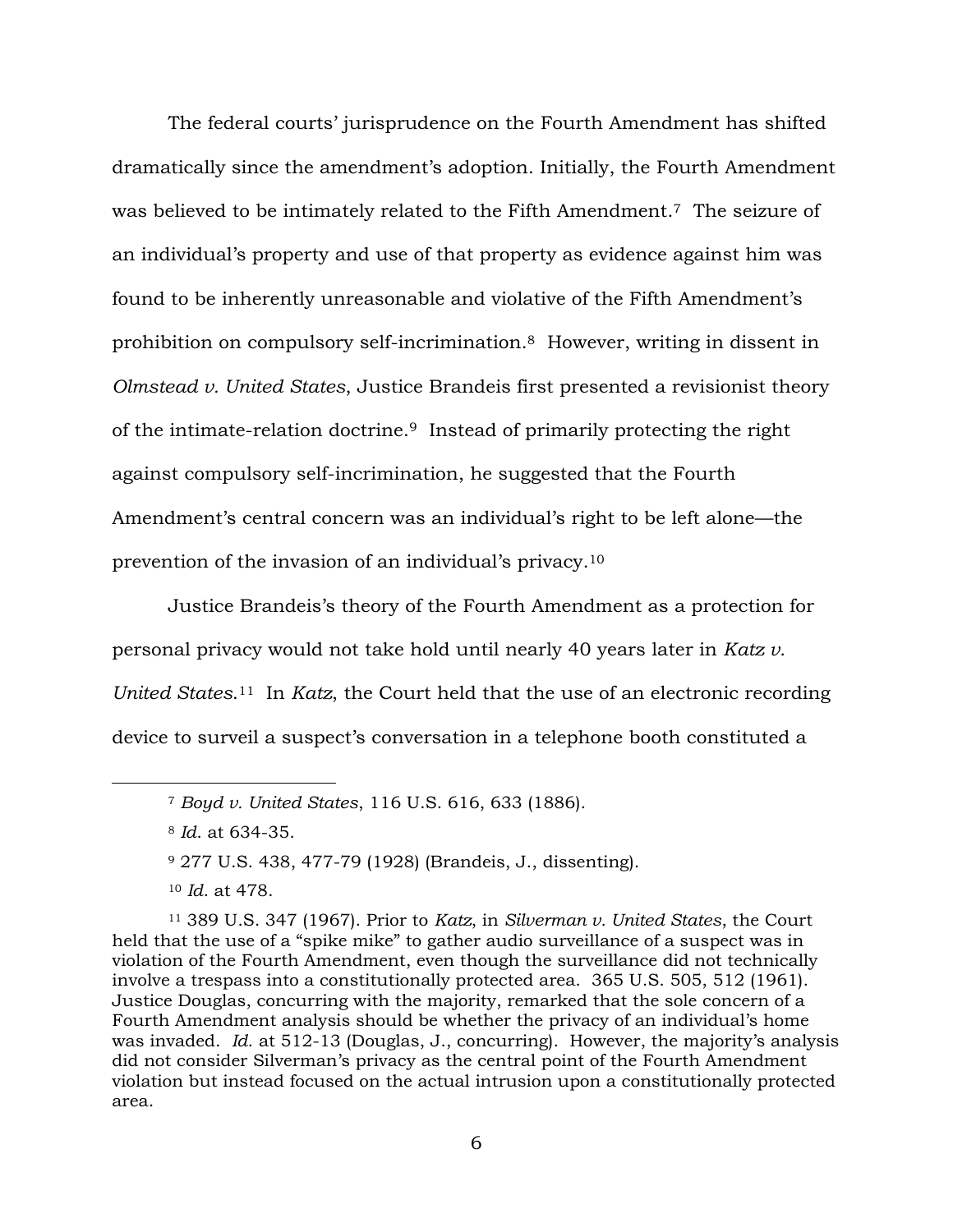violation of the Fourth Amendment, despite the lack of invasion of a traditionally constitutionally protected space.12 Concurring with the majority, Justice Harlan described a second sphere protected by the Fourth Amendment: areas in which a person has a reasonable expectation of privacy.<sup>13</sup>

In 1996, this Court adopted Justice Harlan's *Katz* analysis in *LaFollette v. Commonwealth*. <sup>14</sup> The analysis first considers whether "the individual manifests a subjective expectation of privacy in the object of the challenged search," and, second, whether "society is willing to recognize that subjective expectation as reasonable."<sup>15</sup> If both elements are fulfilled, the individual is said to have a reasonable expectation of privacy in the challenged object such that a warrantless search of that item is unconstitutional under the Fourth Amendment. In *LaFollette*, the Court held that LaFollette had no reasonable expectation of privacy in the heat emitted from his greenhouse because he had employed no heat-containment measures.16 Because LaFollette knowingly exposed these heat emanations to the public, the Court concluded those emanations could not be the subject of Fourth Amendment protections.<sup>17</sup>

In *Carpenter v. United States*, the United States Supreme Court considered whether an individual has a reasonable expectation of privacy in his

<sup>12</sup> *Katz*, 389 U.S. at 353, 359.

<sup>13</sup> *Id*. at 361 (Harlan, J., concurring).

<sup>14</sup> 915 S.W.2d 747, 749 (Ky. 1996), *overruled on other grounds by Hunter v. Commonwealth*, 587 S.W.3d 298 (Ky. 2019).

<sup>15</sup> *Id*. (citing *Katz v. United States*, 389 U.S. 347, 361 (Harlan, J., concurring)). <sup>16</sup> *Id*.

<sup>17</sup> *Id*. (citing *California v. Greenwood*, 486 U.S. 35 (1987)).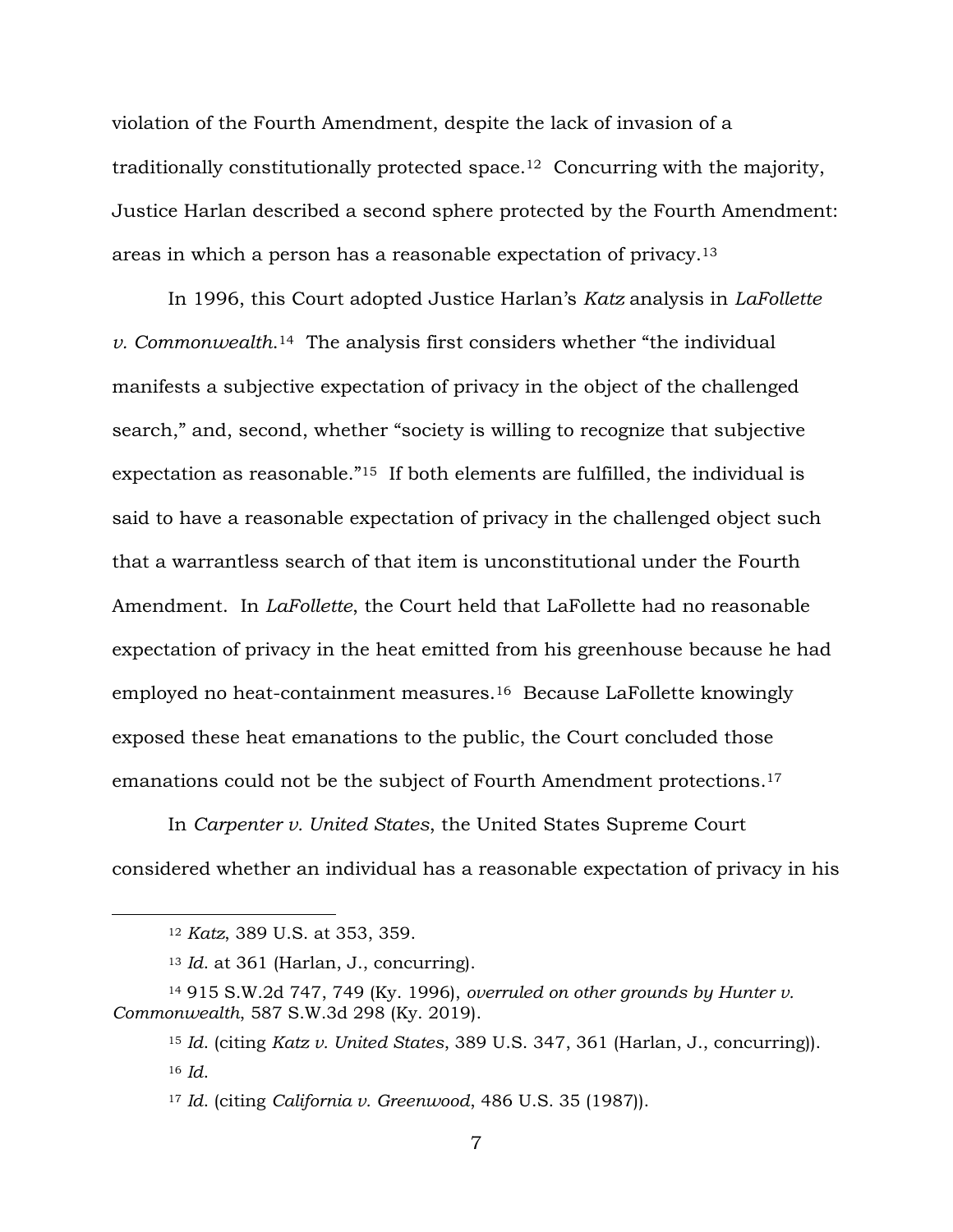cell phone's historical CSLI.18 In that case, law enforcement suspected Carpenter of involvement in a string of robberies.19 Acting without a warrant, officers contacted Carpenter's cell-phone carrier to obtain his historical CSLI<sup>20</sup> for a period of 127 days.<sup>21</sup> At trial, Carpenter challenged the admission of the historical CSLI into evidence, claiming that the officers' action constituted a warrantless search under the Fourth Amendment.<sup>22</sup>

In considering whether an individual has a reasonable expectation of privacy in his historical CSLI, the Court in *Carpenter* considered two cases that involved a suspect's movement along public roadways: *United States v. Knotts*<sup>23</sup> and *United States v. Jones*. <sup>24</sup> In *Knotts*, police were aware of Tristan Armstrong's intention to purchase chemicals of the sort used to manufacture illicit drugs.25 With the permission of the chemical manufacturer, police placed a beeper<sup>26</sup> inside a container of chemicals Armstrong was scheduled to pick

 *Id*. at 2212. <sup>22</sup> *Id*. 460 U.S. 276 (1983). 565 U.S. 400 (2012). 460 U.S. at 278.

<sup>26</sup> "A beeper is a radio transmitter, usually battery operated, which emits periodic signals that can be picked up by a radio receiver[,]" allowing officers to track the beeper's location. *Id*. at 277.

<sup>18</sup> 138 S.Ct. 2206 (2018).

<sup>19</sup> *Id*. at 2212.

<sup>20</sup> Cell phones function by connecting to radio antennas called "cell sites." 138 S.Ct. at 2211-12. Cell phones continuously scan the area around them, seeking the strongest available signal, generally from the nearest cell site. *Id*. Historical CSLI is a time-stamped, automatically generated log of a particular cell phone's connection to various cell sites. *Id*.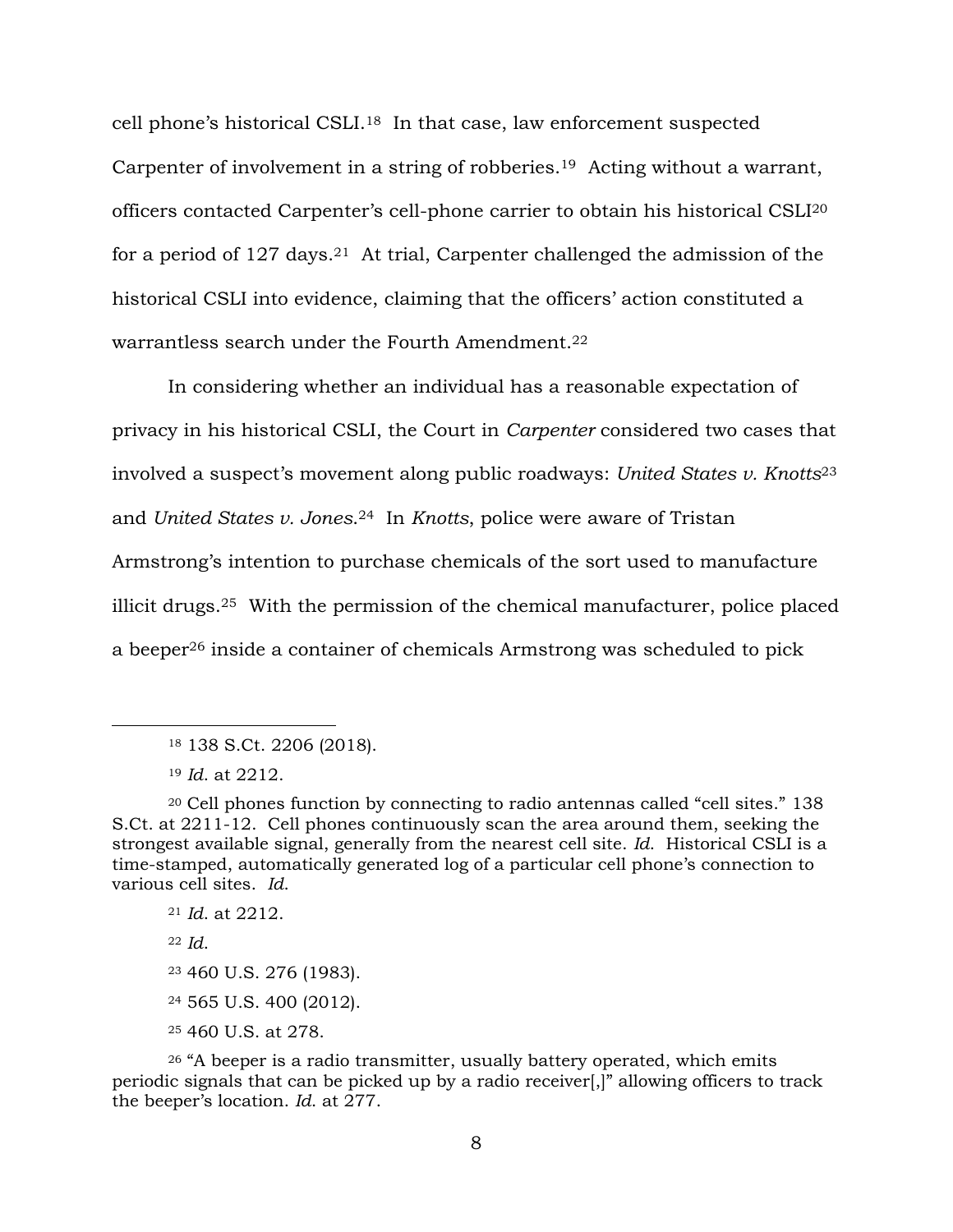up.27 When he picked up the chemicals, police followed him to his ultimate destination: a cabin on Knotts's property that housed a drug laboratory.<sup>28</sup> After monitoring the location of the beeper for three days, officers obtained and executed a search warrant for the cabin, finding substantial evidence of the manufacturing of illicit substances.<sup>29</sup>

At trial, Knotts moved to suppress the evidence discovered as a result of the warrantless beeper monitoring.30 The trial court denied his motion, and the United States Supreme Court affirmed, holding that "the use of 'augment[ed]' visual surveillance did not constitute a search because '[a] person traveling in an automobile on public thoroughfares has no reasonable expectation of privacy in his movements from one place to another.<sup>"31</sup>

In contrast, in *Jones*, officers installed a GPS tracker on a suspect's vehicle and monitored his movements for 28 days.<sup>32</sup> There, the Court held that the officers physically trespassed on the vehicle and, as such, violated the Fourth Amendment.33 But, the Court in *Jones* also recognized that privacy concerns would be implicated if the officers had used the vehicle's stolen

- <sup>29</sup> *Id*.
- <sup>30</sup> *Id*.

<sup>33</sup> *Id*.

<sup>27</sup> *Id*. at 278.

<sup>28</sup> *Id*. at 279.

<sup>31</sup> 138 S. Ct. at 2215 (quoting *Knotts*, 460 U.S. at 281, 282).

<sup>32</sup> 565 U.S. at 404-05.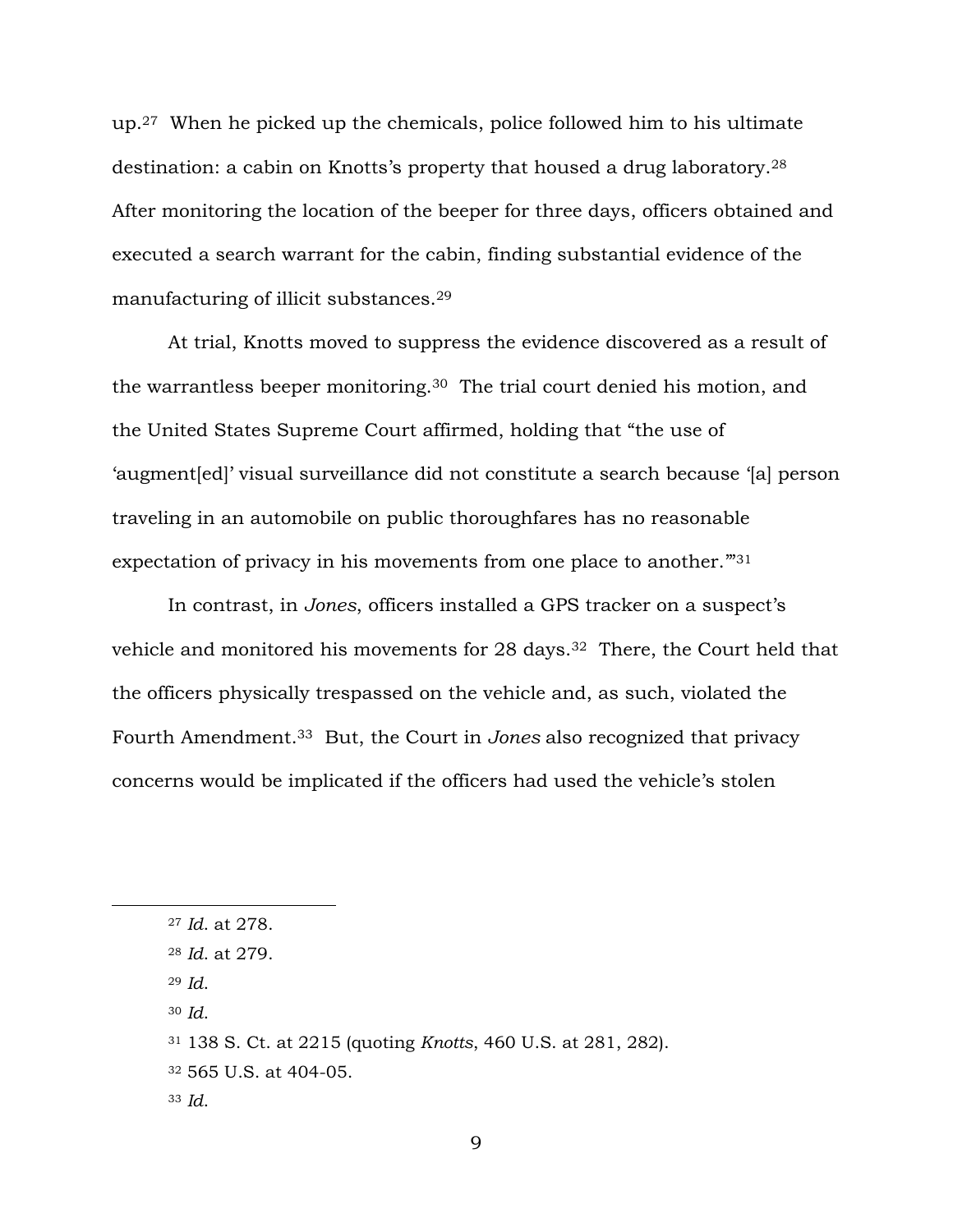vehicle-detection system or the GPS in the suspect's cell phone to track the suspect.<sup>34</sup>

The Court in *Carpenter* found the acquisition of a person's historical CSLI to be similar to the GPS monitoring that took place in *Jones*, with both revealing "detailed, encyclopedic, and effortlessly compiled" location information.35 Although some of the CSLI revealed Carpenter to be located on public thoroughfares, as in *Knotts*, by obtaining 127 days of Carpenter's historical CSLI, the officers had far exceeded the Court's authorization in *Knotts* of the limited use of a beeper during a discrete automotive journey.<sup>36</sup> Instead, the Court likened police tracking of historical CSLI to the near perfect surveillance usually only achieved by an ankle monitor.<sup>37</sup>

Ultimately, the Court in *Carpenter* held that the officers' access of Carpenter's historical CSLI invaded Carpenter's reasonable expectation of privacy in "the whole of his physical movements," reasoning that the Court must "take account of more sophisticated systems [of surveillance] that are already in use or in development" and avoid leaving individuals "at the mercy of advancing technology[.]"38 But the Court in *Carpenter* limited its holding to the facts presented, and the Court explicitly stated that it was not considering realtime CSLI in its ruling.

<sup>34</sup> *Id*. at 426, 428 (Alito, J., concurring in judgment).

<sup>35</sup> 138 S.Ct. at 2216.

<sup>36</sup> *Id*. at 2217.

<sup>37</sup> *Id*. at 2218.

<sup>38</sup> *Id*. at 2219, 2218, 2214.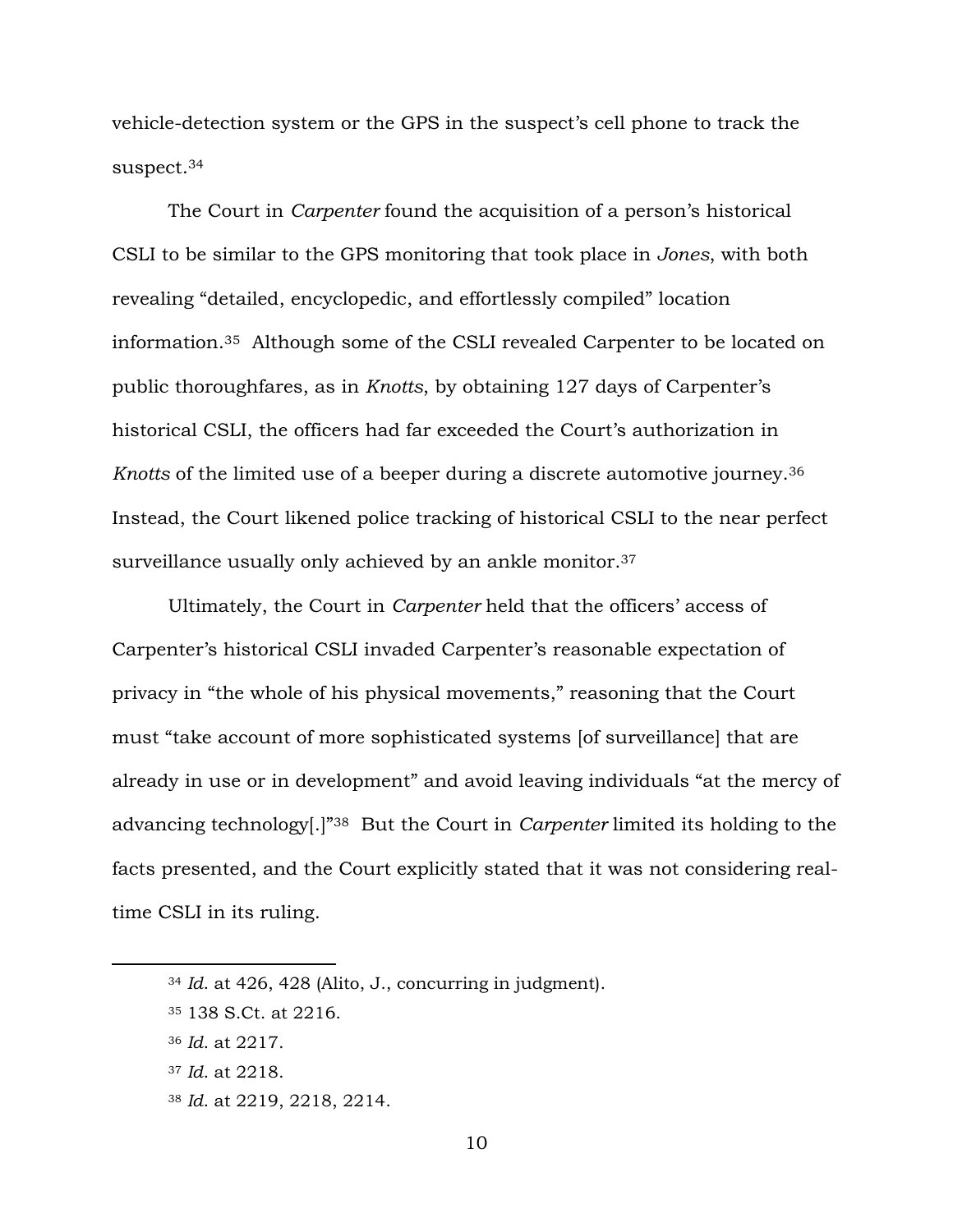At issue in Reed's case is such real-time CSLI, sometimes referred to as "prospective CSLI."39 Because the *Carpenter* Court declined to rule regarding real-time CSLI, this Court must determine under the present facts whether individuals have a reasonable expectation of privacy in their real-time CSLI under the Fourth Amendment.<sup>40</sup> Central to our analysis is the fact that a decision by this Court that a certain area of personage or property is not subject to the warrant requirement under the Fourth Amendment must be a decision that is reasonable—something "the average citizen is willing to accept."<sup>41</sup>

Real-time CSLI is not a passive location record but data generated by an affirmative action—a "ping"—taken by the cell-service provider at the behest of a law enforcement officer. By "pinging" an individual's cell phone, the cellservice provider is able to determine, instantaneously, the cell phone's location in relation to the available cell sites and to communicate that location information to law enforcement.42 CSLI, whether real-time or historic, can be

<sup>39</sup> *See Houston v. State*, 482 P.3d 728 (Table), 2021 WL 1040976, at \*4 (Nev. 2021); *State v. Brown*, 202 A.3d 1003, 1016-17 (Conn. 2019); *Commonwealth v. Augustine*, 4 N.E.3d 846, 855 n.24 (Mass. 2014).

<sup>40</sup> At present, only one federal court of appeals has ruled on this issue. *United States v. Hammond*, 996 F.3d 374, 389-90 (7th Cir. 2021) (holding police acquisition of Hammond's real-time CSLI for several hours did not constitute a search under the Fourth Amendment).

<sup>41</sup> *Commonwealth v. Cox*, 491 S.W.3d 167, 173 (Ky. 2015) (Noble, J., concurring).

<sup>42</sup> *Houston*, 2021 WL 1040976, at \*4-6.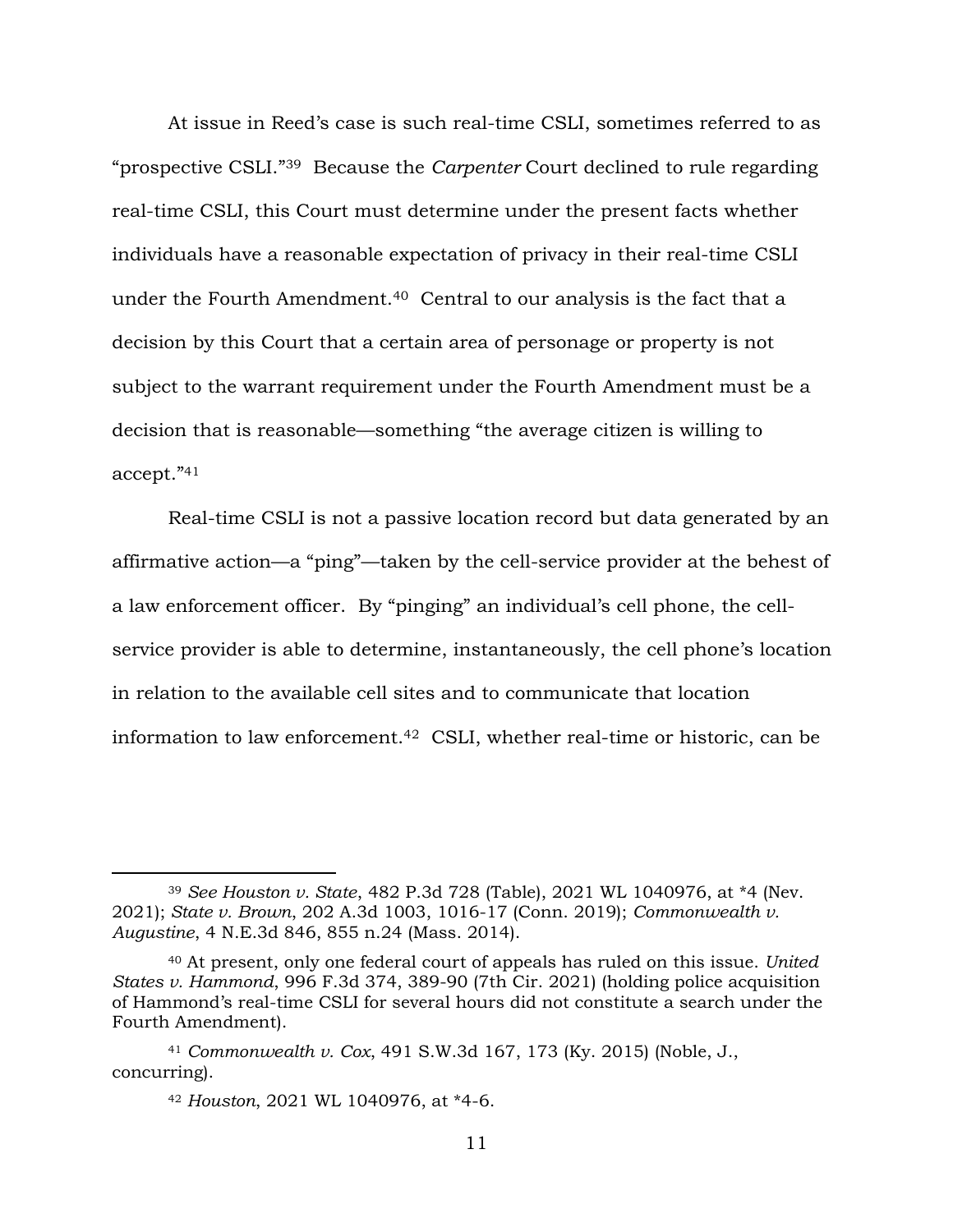used to determine a cell phone's location with near perfect accuracy at any time the phone is powered on.<sup>43</sup>

In obtaining an individual's cell phone's real-time CSLI, police commandeer the cell phone and its transmissions for the purpose of locating that individual.44 We find this usurpation of an individual's private property profoundly invasive, and we liken it to a technological trespass. Such an appropriation of an individual's cell phone is precisely the sort of invasion that we find the average citizen unwilling to accept. This Court has long recognized "the importance of maintaining our right to privacy against intrusion by electronic surveillance[.]"45 In fact, writing in concurrence in *United States v. Jones*, Justice Alito expressed concern about the presence of location-tracking systems and software in vehicles and cell phones, recognizing a lack of legislation regulating law enforcement's use of such technology. <sup>46</sup> In the absence of statutory law, Justice Alito maintained that it is the role of the courts to limit the use of GPS tracking to "a degree of intrusion" anticipated by a reasonable person.47 Today we hold that individuals have an objectively reasonable expectation that their cell phones will not be used as real-time tracking devices through the direct and active interference of law enforcement.

<sup>43</sup> *Id*.

<sup>44</sup> *See Carpenter*, 138 S.Ct. at 2217 (characterizing the police acquisition of an individual's CSLI as "leverag[ing] the technology of a wireless carrier").

<sup>45</sup> *Basham v. Commonwealth*, 675 S.W.2d 376, 380 (Ky. 1984).

<sup>46</sup> 565 U.S. at 428-29.

<sup>47</sup> *Id*. at 430.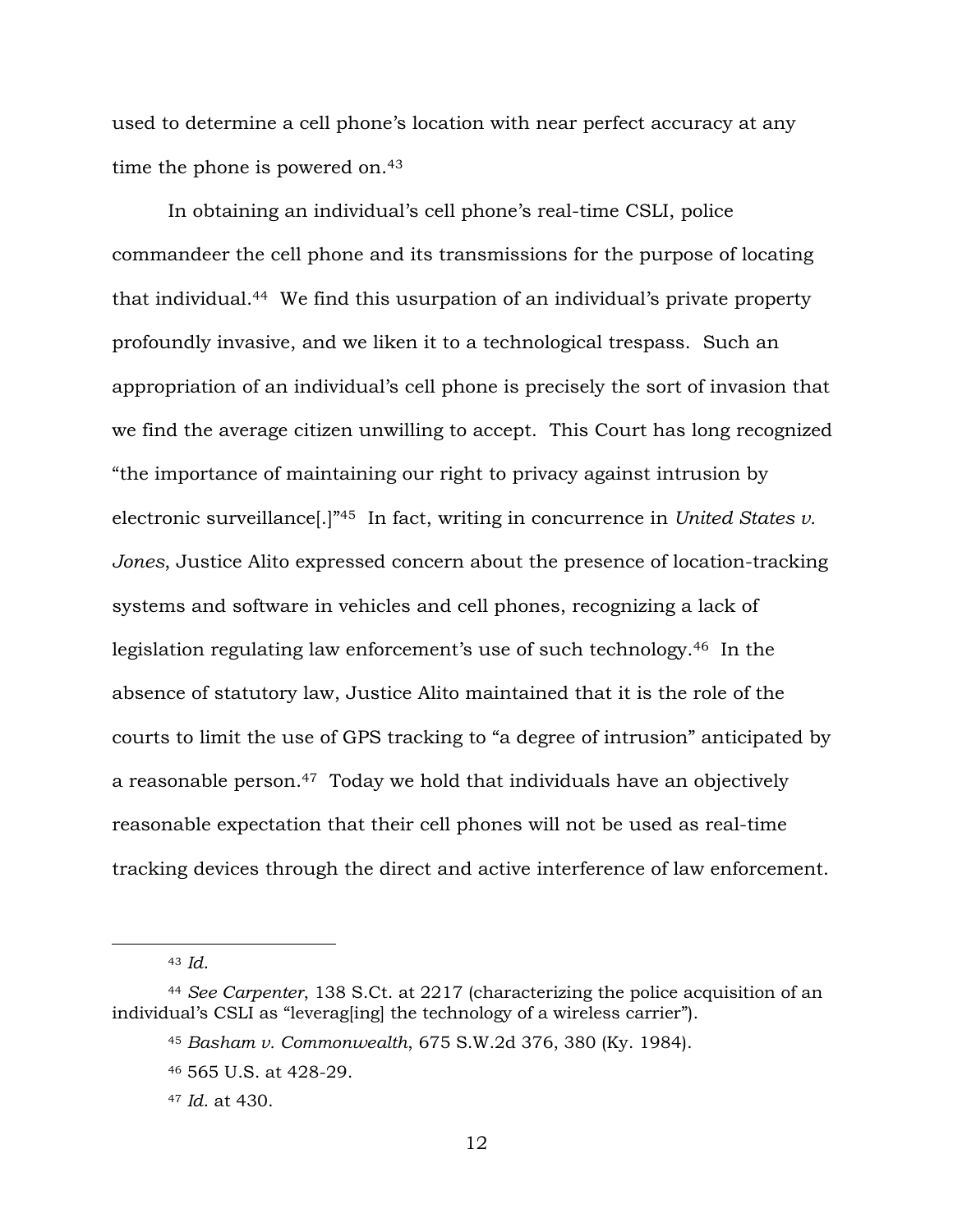The search of the contents of a cell phone is an invasion of a person's reasonable expectation of privacy sufficient to merit Fourth Amendment protection.<sup>48</sup> We find no reason why such an expectation of privacy would not extend to data unwittingly, involuntarily transmitted by a person's cell phone to their cell-service provider regarding their location. Police may not subvert the warrant requirement merely by going directly to the cell-service provider.

In rejecting the application of the third-party doctrine in this case, we find the reasoning of the United States Supreme Court in *Carpenter*  compelling.<sup>49</sup> The third-party doctrine dictates that a person can have "no legitimate expectation of privacy in information he voluntarily turns over to third parties."50 In *Carpenter*, the Court distinguished CSLI from other information, like bank records and outgoing-call logs, that are generally available to police without a warrant as a result of the third-party doctrine. <sup>51</sup> The Court reasoned that CSLI is qualitatively different than the information previously obtained by police under the doctrine—a distinct, new category of information to which the government was seeking application of the doctrine. <sup>52</sup> The Court found that the deeply revealing nature of historical CSLI as well as the involuntary conveyance of the information to the cell-service provider

<sup>48</sup> *Riley v. California*, 573 U.S. 373, 401 (2014); *Hedgepath*, 441 S.W.3d at 129; *Franklin v. Commonwealth*, No. 2016-SC-000330-MR, 2017 WL 5031531, at \*2 (Ky. Mar. 24, 2017).

<sup>49</sup> 138 S.Ct. at 2217.

<sup>50</sup> 138 S.Ct. at 2216 (citing *Smith v. Maryland*, 442 U.S. 735, 743-44 (1979)).

<sup>51</sup> *Id*. at 2216.

<sup>52</sup> *Id*. at 2216, 2219.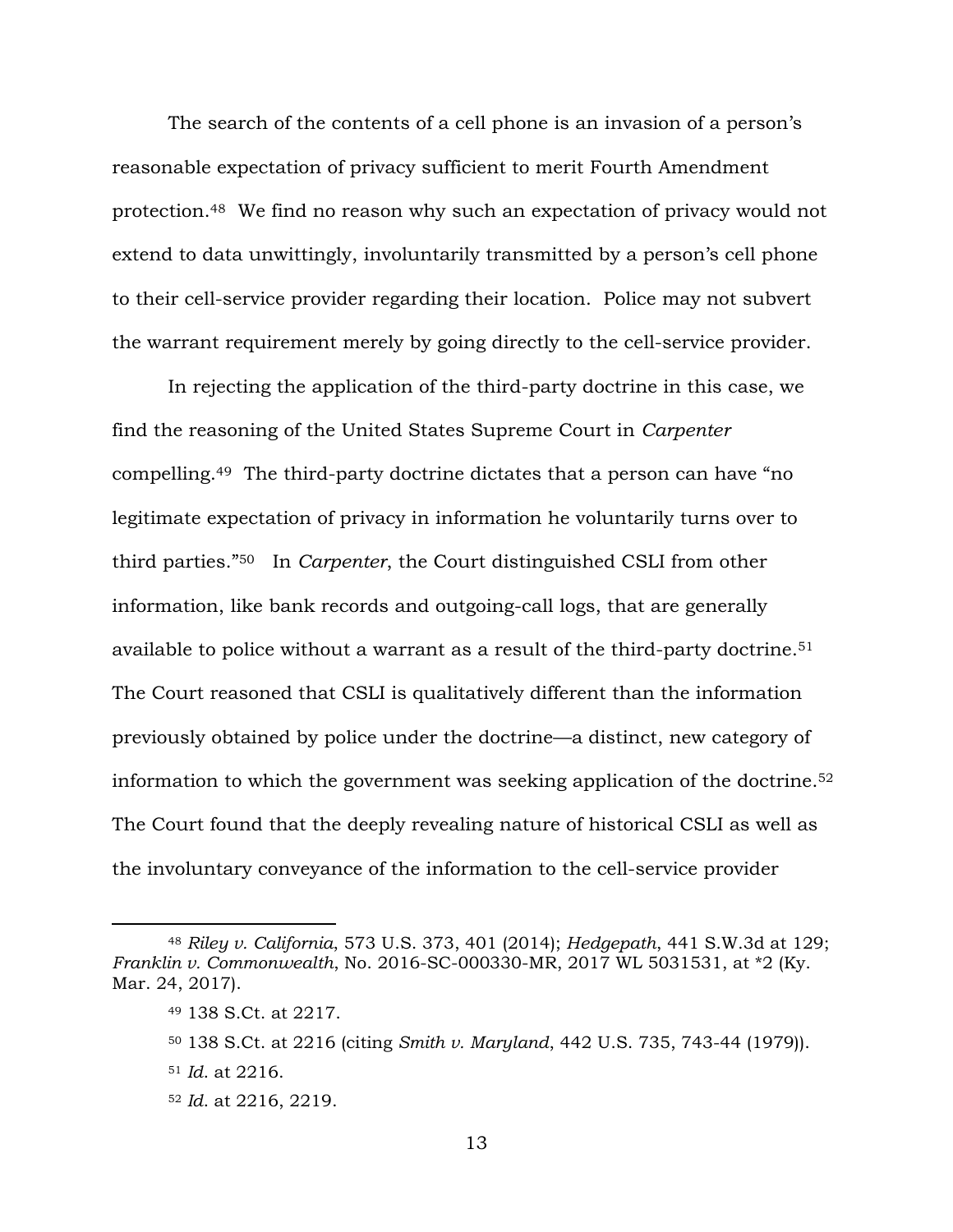implicated a reasonable expectation of privacy in the information, regardless of the disclosure of the information to a third-party.<sup>53</sup> As such, the *Carpenter* Court declined to extend the third-party doctrine to such information. <sup>54</sup> We agree, and in confronting "new concerns wrought by digital technology," we must carefully avoid "uncritically extend[ing] existing precedents."<sup>55</sup>

Similar to historical CSLI, real-time CSLI is generated without a cellphone owner's knowledge or consent.<sup>56</sup> Moreover, we find that police ability to usurp an individual's cell phone and use it as a real-time tracking device is deeply invasive and certainly implicates the same or greater privacy interests as acquisition of an individual's historical CSLI. We find police acquisition of

- <sup>54</sup> 138 S.Ct. at 2216-17.
- <sup>55</sup> *Id*. at 2222.

<sup>56</sup> To say that an individual may reasonably decline to own a cell phone ignores the practical realities of modern society. Citizens use cell phones in innumerable ways to promote their livelihoods and advance the guarantees of the rights and privileges afforded by both the Kentucky and United States Constitutions. For instance, people use their cell phones to engage in commerce, participate in free speech, promote political ideals, attend worship services, surf the internet, and safeguard confidential and privileged information. To suggest that people can safeguard their right to privacy by simply not owning a cell phone disregards the realities of participation in modern society. The need for cell phones and mobile devices is magnified as telecommunications companies discontinue landline phone services in some areas and shut down 3G wireless networks, making older phones and devices obsolete. *See* Wesley Kerrick, *Beshear Signs Telecom Deregulation Bill*, LOUISVILLE BUSINESS FIRST (Mar. 25, 2015), https://www.bizjournals.com/louisville/news/2015/03/25/ky-govsteve-beshear-signs-telecom-deregulation.html (explaining that telecommunications companies are permitted to discontinue landline phone service in urban areas of Kentucky as long as they provide some type of wireless services or voice-over Internet protocol in these areas).

<sup>53</sup> *Cf. Williams v. Commonwealth*, 213 S.W.3d 671, 681-83 (Ky. 2006) (holding that Kentuckians have no reasonable expectation of privacy in data from the Kentucky All-Schedule Prescription Electronic Reporting System (KASPER) such that statutorily specified personnel accessing such data does not constitute a search).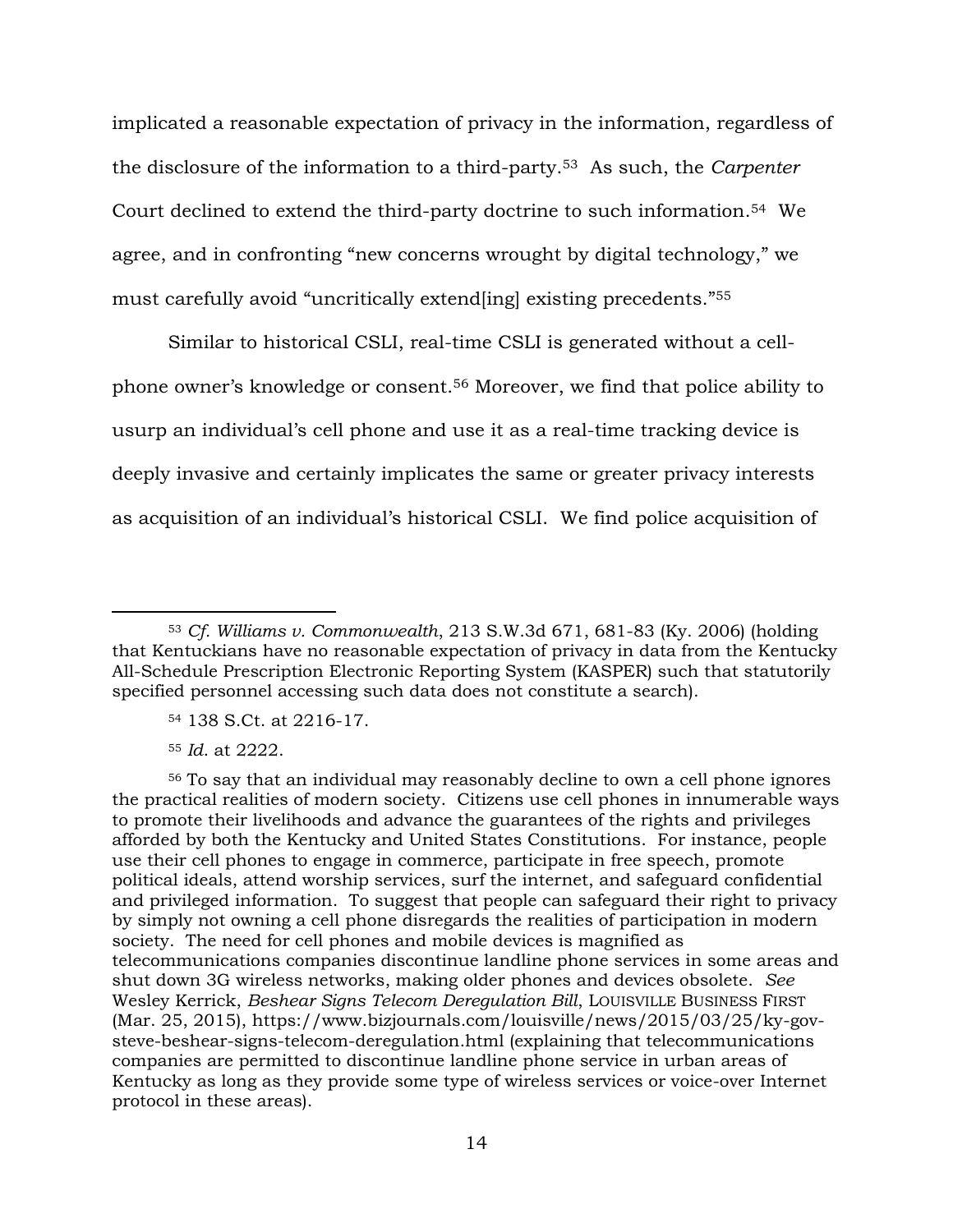real-time CSLI to be invasive and violative of an individual's reasonable expectation of privacy, and the third-party doctrine inapplicable to it.<sup>57</sup>

The Commonwealth attempts to reframe the Court's holding in *Carpenter*  (that the third-party doctrine is inapplicable to CSLI) as being limited to rare cases in which an individual's expectation of privacy is so strong as to overcome the doctrine. We reject the idea that there exist degrees of reasonable expectation of privacy such that intrusion upon certain degrees is constitutionally permissible. If the expectation of privacy is found to be reasonable, police are required to comply with the Fourth Amendment's warrant requirement in performing a search.

The Commonwealth's main argument in support of the constitutionality of the police acquisition of Reed's CSLI relies upon the United States Supreme Court's holding in *United States v. Knotts*. <sup>58</sup> The Commonwealth goes to great lengths to analogize Reed's case to *Knotts*, but its argument fails, primarily, because it mischaracterizes the issue at hand. The Commonwealth contends that, under *Knotts*, an individual has no reasonable expectation of privacy while driving on a roadway, and thus any acquisition of an individual's real-

<sup>57</sup> Permitting application of the third-party doctrine to real-time CSLI would drastically alter the landscape of digital privacy. By the same logic offered by the Commonwealth, law enforcement could contact application developers whose applications are authorized to use the camera and microphone on a cell phone. Law enforcement could then, via those application developers, commandeer the cell phone as a photo, video, and audio surveillance device, simply because the cell phone's owner granted authorization to those applications. A decision to allow the application of the third-party doctrine to CSLI would leave citizens unwittingly "at the mercy of advancing technology." *Kyllo v. United States*, 533 U.S. 27, 35 (2001). We decline to do so today.

<sup>58</sup> 460 U.S. at 281-82.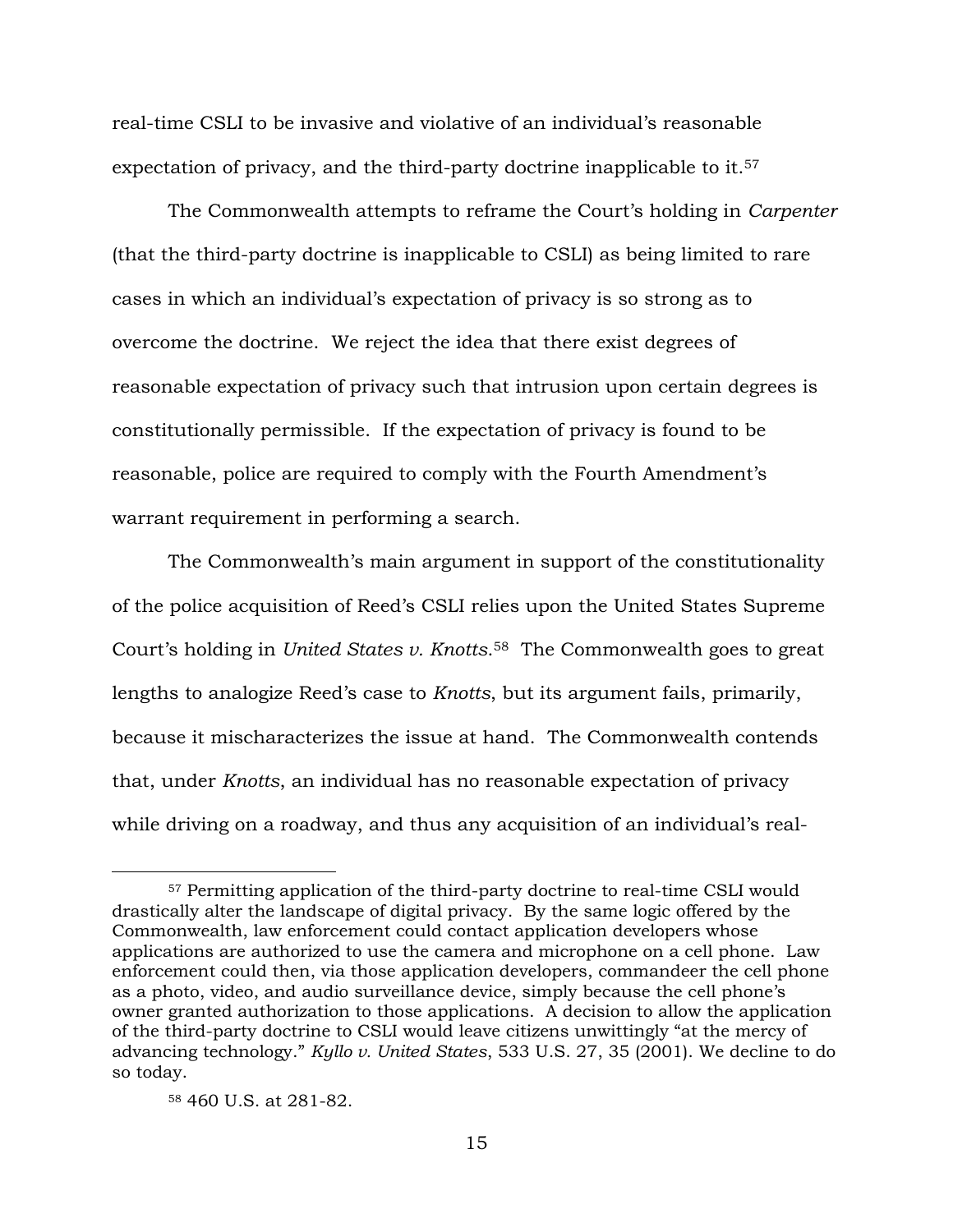time CSLI while he is driving on a roadway cannot be considered an invasion of a reasonable expectation of privacy. The Commonwealth fails to recognize that "[a] person does not surrender all Fourth Amendment protection by venturing into the public sphere." <sup>59</sup> Rather, "what [a person] seeks to preserve as private, even in an area accessible to the public, may be constitutionally protected."<sup>60</sup>

We do not disagree that an individual has no reasonable expectation of privacy in his movements on a public road and, thus, law enforcement may constitutionally observe those movements. But at issue in this case is not the observation of Reed's movements on a roadway or the traffic stop performed on Reed's vehicle but the acquisition of Reed's CSLI that enabled officers to conduct a dragnet to intercept Reed's vehicle. At the time police pinged Reed's cell phone, Reed was not under visual police surveillance. Instead, the only reason police were able to locate and surveil Reed on a roadway was as a result of their acquisition of Reed's CSLI. It is the constitutionality of the acquisition of Reed's CSLI, not of his traffic stop, that we consider today. As such, we regard *Knotts* as inapplicable in this case. We find that a person's reasonable expectation of privacy in his CSLI is unaffected by his or his cell phone's physical location at the time the CSLI is generated or acquired by police.

Next, the Commonwealth contends that police acquisition of Reed's CSLI was permissible because the location information did not reveal Reed to be located in a constitutionally protected space, like his home. We do not find this

<sup>59</sup> *Carpenter*, 138 S.Ct. at 2217.

<sup>60</sup> *Katz*, 389 U.S. at 351.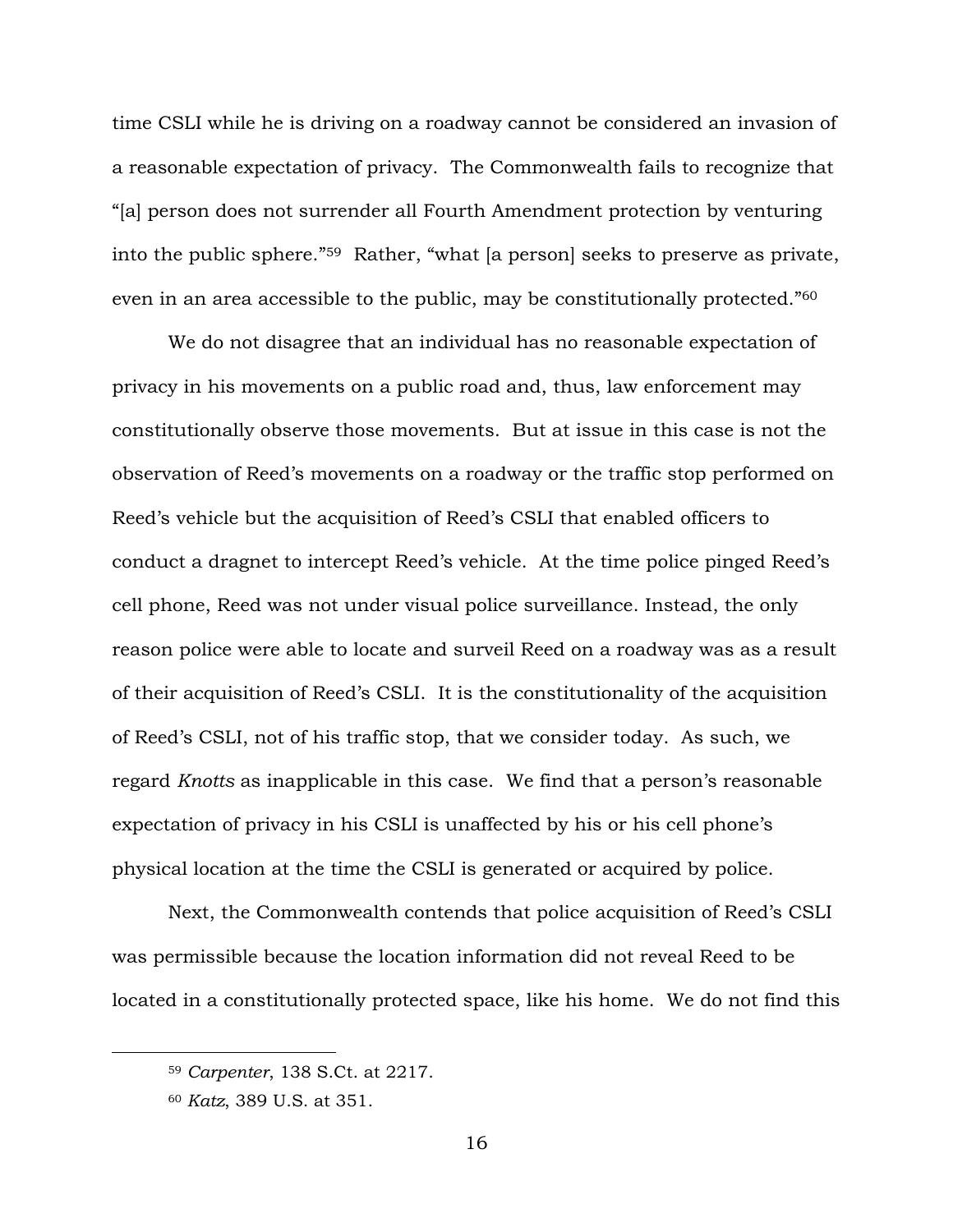reasoning compelling. The Commonwealth advocates for a post-hoc, case-bycase analysis to determine whether police acquisition of CSLI violates an individual's rights under the Fourth Amendment. But the Commonwealth fails to recognize that a "search in violation of the constitution is not made lawful by what it brings to light."<sup>61</sup> Although the officers' acquisition of Reed's CSLI did not reveal him to be in a traditionally constitutionally protected space, the officers had no way of knowing, at the time the data was requested, where the real-time tracking would lead them. The Commonwealth suggests that, because of this uncertainty, officers will always be required to obtain a warrant before obtaining a suspect's real-time CSLI. When we consider the ease with which technology allows police to obtain warrants and the invasive nature of a search of a person's CSLI, we find the Commonwealth's concern "hardly a compelling argument against the requirement."62 As the Commonwealth conceded at oral argument, obtaining a warrant before the acquisition of an individual's CSLI is simply the best practice.

The Commonwealth contends that, to the extent that the warrantless acquisition of CSLI might violate a person's expectation of privacy, such a violation could be cured by a suppression hearing conducted by the trial court. The Commonwealth reasons that a post-hoc analysis of warrantless CSLI collected would allow the trial court to suppress any portion of the data that

<sup>61</sup> *Fields v. Commonwealth*, 368 S.W.3d 324, 326 (Ky. 1963) (internal citations and quotations omitted).

<sup>62</sup> *United States v. Karo*, 468 U.S. 705, 718 (1984).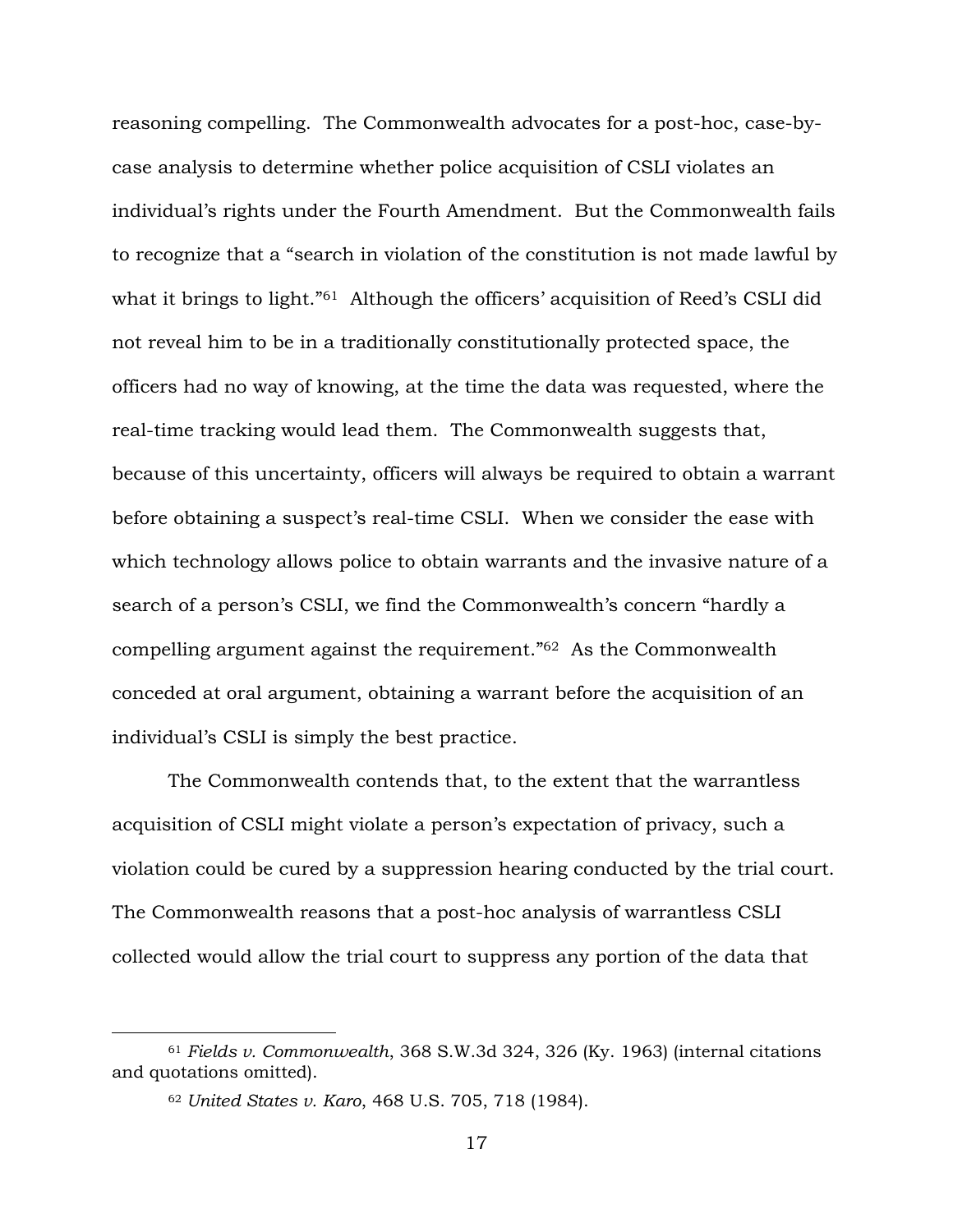disclosed the individual and his cell phone to be located in a constitutionally protected space, like the home.

We find suppression to be a wholly inadequate remedy for a violation of the Fourth Amendment in this case. A warrantless acquisition of CSLI is a violation of a person's reasonable expectation of privacy. Such an invasion cannot be remedied by suppression. The invasion itself is part of the constitutional violation, not merely the use of the evidence obtained therefrom, so the only way the Fourth Amendment can be satisfied is by the officer obtaining a valid, duly executed search warrant before the acquisition of the individual's CSLI.

Today we answer the question left open by this court in *Hedgepath v. Commonwealth* and by the United States Supreme Court in *Carpenter* individuals have a reasonable expectation of privacy in their cell phone's cellsite location information and, thus, that information is entitled to constitutional protection under the Fourth Amendment. Absent an exception to the warrant requirement, as described below, law enforcement must obtain a warrant before acquiring a person's cell-site location information.

To hold, in the alternative, that there is no reasonable expectation of privacy in CSLI, would empower government agents to invade individuals' most private and closely-held constitutionally protected activities. For instance, the government could surveil in real time when, and precisely where, individuals were in the confines of their private homes, at a place of worship, engaging in

18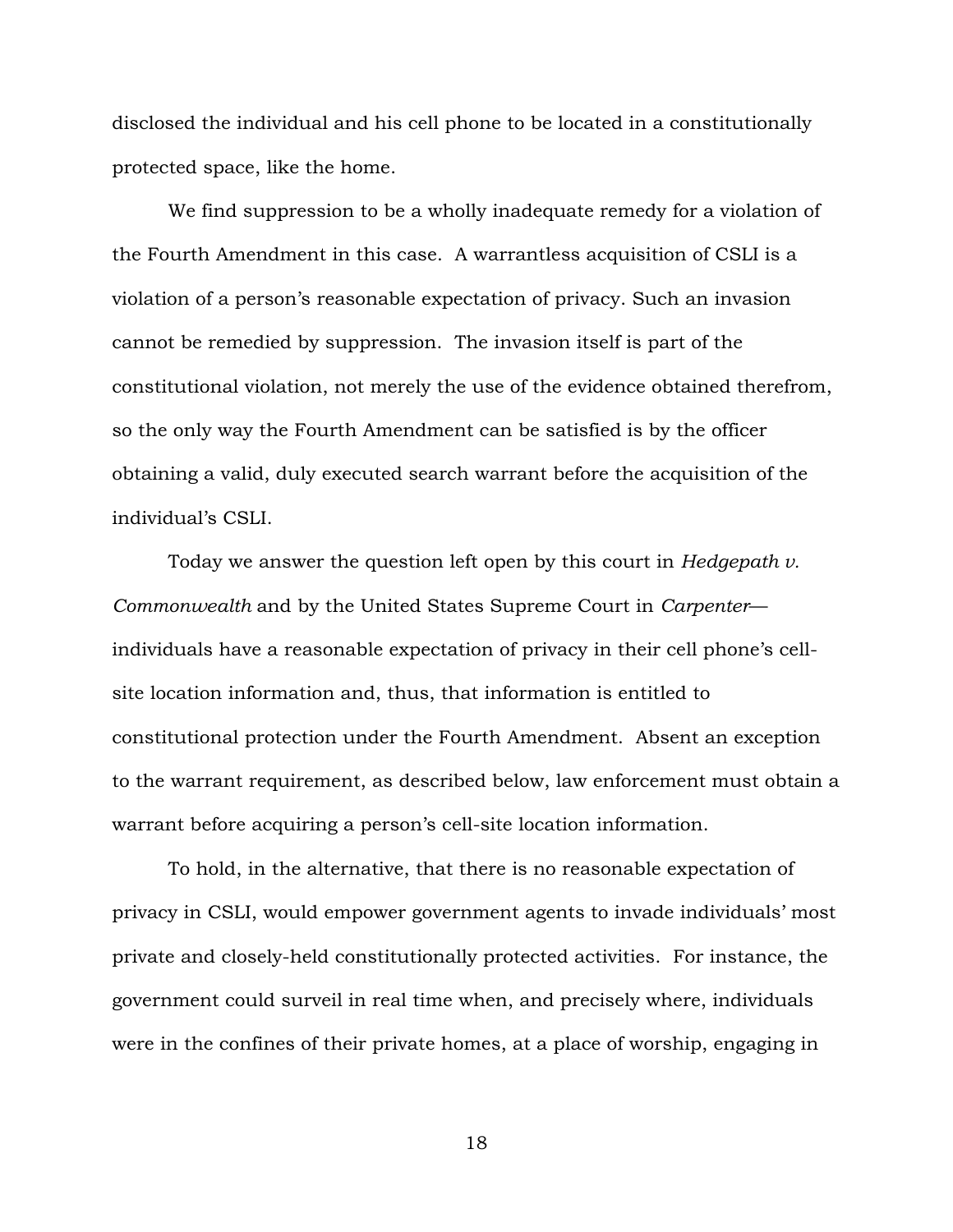political activities, or exercising their right to free speech. Such an invasion is precisely the sort that we find the average citizen unwilling to accept.

#### **B. No exception to the warrant requirement exists in Reed's case.**

Having concluded that the acquisition of a person's real-time CSLI constitutes a search for purposes of the Fourth Amendment, we now consider whether an exception to the warrant requirement exists in Reed's case. If no exception is applicable, the officers' search of Reed's real-time CSLI is presumptively unreasonable and, as such, unconstitutional.<sup>63</sup>

This Court has adopted several exceptions to the warrant requirement, including searches or seizures performed in the course of a protective sweep, <sup>64</sup> while in hot pursuit of a suspect,  $65$  with a suspect's consent,  $66$  incident to a lawful arrest,<sup>67</sup> on automobiles,<sup>68</sup> during a "stop-and-frisk,"<sup>69</sup> as an administrative inspection, <sup>70</sup> of objects in the officers' plain view, <sup>71</sup> or other

- <sup>65</sup> *Styles v. Commonwealth*, 507 S.W.2d 487, 488 (Ky. 1974).
- <sup>66</sup> *Cook*, 826 S.W.2d at 331.

<sup>67</sup> *McCloud v. Commonwealth*, 286 S.W.3d 780, 784-85 (Ky. 2009); *Styles*, 507 S.W.2d at 489.

<sup>68</sup> *Hedgepath*, 441 S.W.3d at 127-28; *Chavies v. Commonwealth*, 354 S.W.3d 103, 110-11 (Ky. 2011), *abrogated on other grounds by Morris v. Commonwealth*, 2019- SC-0606-MR, 2021 WL 1133612 (Ky. Mar. 25, 2021).

<sup>69</sup> *Crowder*, 884 S.W.2d at 652.

<sup>70</sup> *Williams*, 213 S.W.3d at 675-76.

<sup>63</sup> *Helphenstine v. Commonwealth*, 423 S.W.3d 708, 714 (Ky. 2014) (citing *Katz*, 389 U.S. at 357).

<sup>64</sup> *Guzman v. Commonwealth*, 375 S.W.3d 805, 807 (Ky. 2012); *Kerr v. Commonwealth*, 400 S.W.3d 250, 266 (Ky. 2013).

<sup>71</sup> *Kerr*, 400 S.W.3d at 266 (citing *Horton v. California*, 496 U.S. 128, 136-37 (1990)); *Styles*, 507 S.W.2d at 489.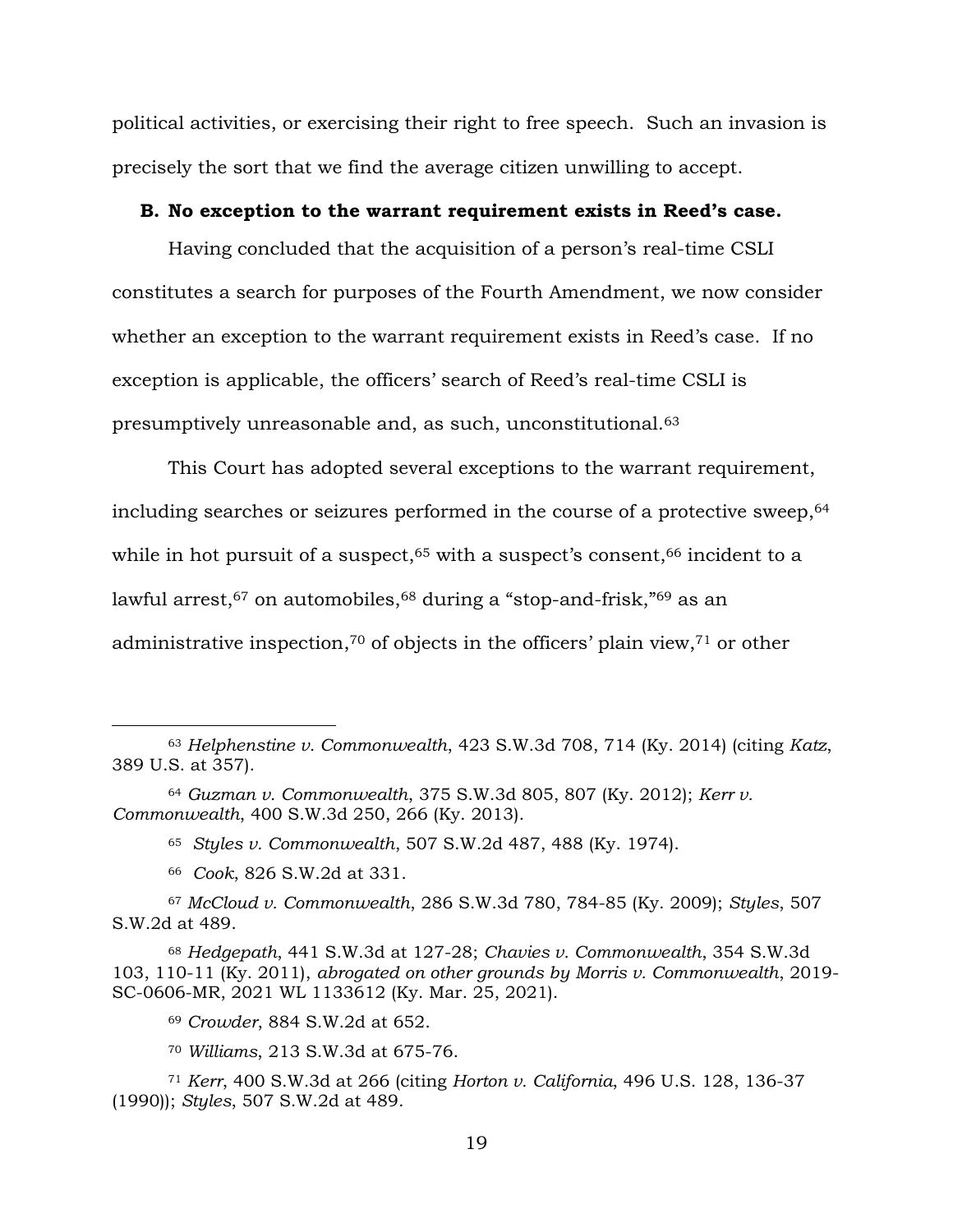exigent circumstances that require "swift action to prevent imminent danger to life or serious damage to property, and action to prevent the imminent destruction of evidence."72 These exceptions to the warrant requirement were adopted because, at times, this Court has found that the burdens associated with obtaining a warrant are likely to frustrate the purpose of the search.<sup>73</sup>

In this case, the Commonwealth failed to raise the argument that the exigent-circumstances exception to the warrant requirement applied in Reed's case. Even if the argument were properly preserved, we find the exigentcircumstances doctrine is inapplicable in this case. The exigent-circumstances exception to the warrant requirement is applicable in situations when, considering the totality of the circumstances, an officer reasonably finds that swift action is required to either prevent imminent danger to life or serious damage to property or to prevent the imminent destruction of evidence.<sup>74</sup> We reiterate that it is the duty of the Commonwealth to demonstrate that exigent circumstances were present to justify a warrantless search.<sup>75</sup>

In Reed's case, the officers did not describe a need to preserve any evidence in Reed's possession, nor did they testify that Reed presented an

<sup>72</sup> *Carlisle v. Commonwealth*, 601 S.W.3d 168, 181-82 (Ky. 2020) (internal citations and quotations omitted). *See also Goben v. Commonwealth*, 503 S.W.3d 890, 914-15 (Ky. 2016) (provision of emergency aid); *Pate v. Commonwealth*, 243 S.W.3d 327, 331 (Ky. 2007) (risk of danger to police or others); *Posey v. Commonwealth*, 185 S.W.3d 170, 173 (Ky. 2006) (imminent destruction of evidence).

<sup>73</sup> *Williams*, 213 S.W.3d at 677.

<sup>74</sup> *Carlisle*, 601 S.W.3d at 181-82.

<sup>75</sup> *Commonwealth v. McManus*, 107 S.W.3d 175, 177 (Ky. 2003).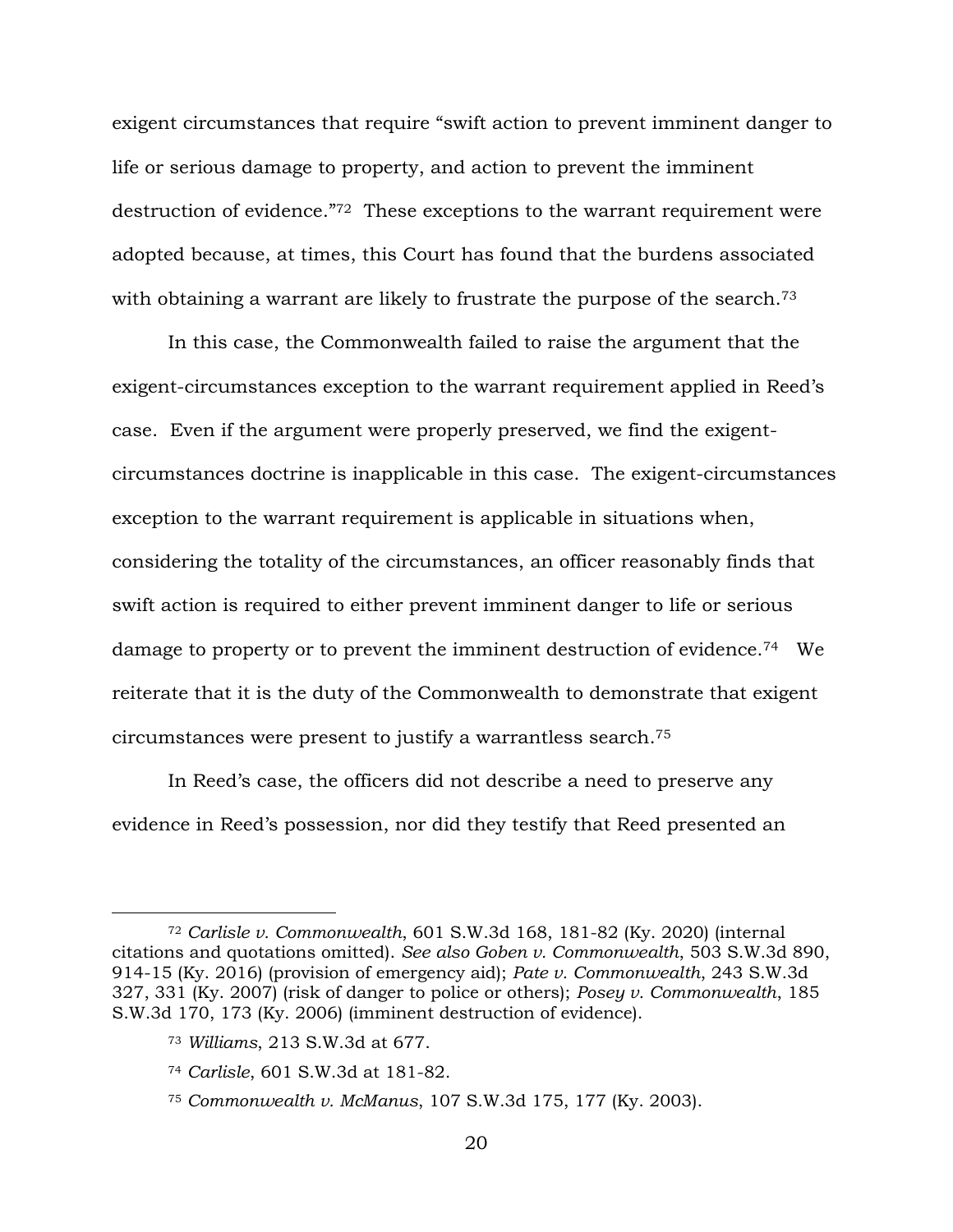"imminent danger" to the life of another. Reed was not alleged to have committed a string of robberies, nor did he provide information to Caldwell that he intended to commit another robbery after departing from the gas station. Further, Reed was unaware of the officers' pursuit of him, so "hot pursuit" does not provide grounds under which we could apply the exigent-circumstances exception. <sup>76</sup> Although Reed may have fled the scene of the alleged crime, because officers were not present at the scene while Reed was present, his flight cannot be described as fleeing from the police, and their attempts at locating him cannot be described as a "hot pursuit" meriting application of the exigent-circumstances exception to the warrant requirement. None of the grounds established for the application of the exigent-circumstances exception to the warrant requirement were present in this case.

If this Court were to find the exigent-circumstances exception to apply in Reed's case, such an exception could be applied to any case in which a suspect is accused of criminal conduct and the police seek to capture that suspect. We refuse to so expand the scope of this exception to the warrant requirement.

When a search is conducted without a warrant, "[t]he Commonwealth carries the burden to demonstrate that the warrantless entry falls within a recognized exception to the warrant requirement."<sup>77</sup> In this case, the

<sup>76</sup> *King v. Commonwealth*, 302 S.W.3d 649, 653-54 (Ky. 2010) (citing *United States v. Santana*, 427 U.S. 38, 43 (1976)), *rev'd on other grounds by Kentucky v. King*, 563 U.S. 452 (2011).

<sup>77</sup> *King v. Commonwealth*, 386 S.W.3d 119, 122 (Ky. 2012); *Gallman v. Commonwealth*, 578 S.W.2d 47, 48 (Ky. 1979).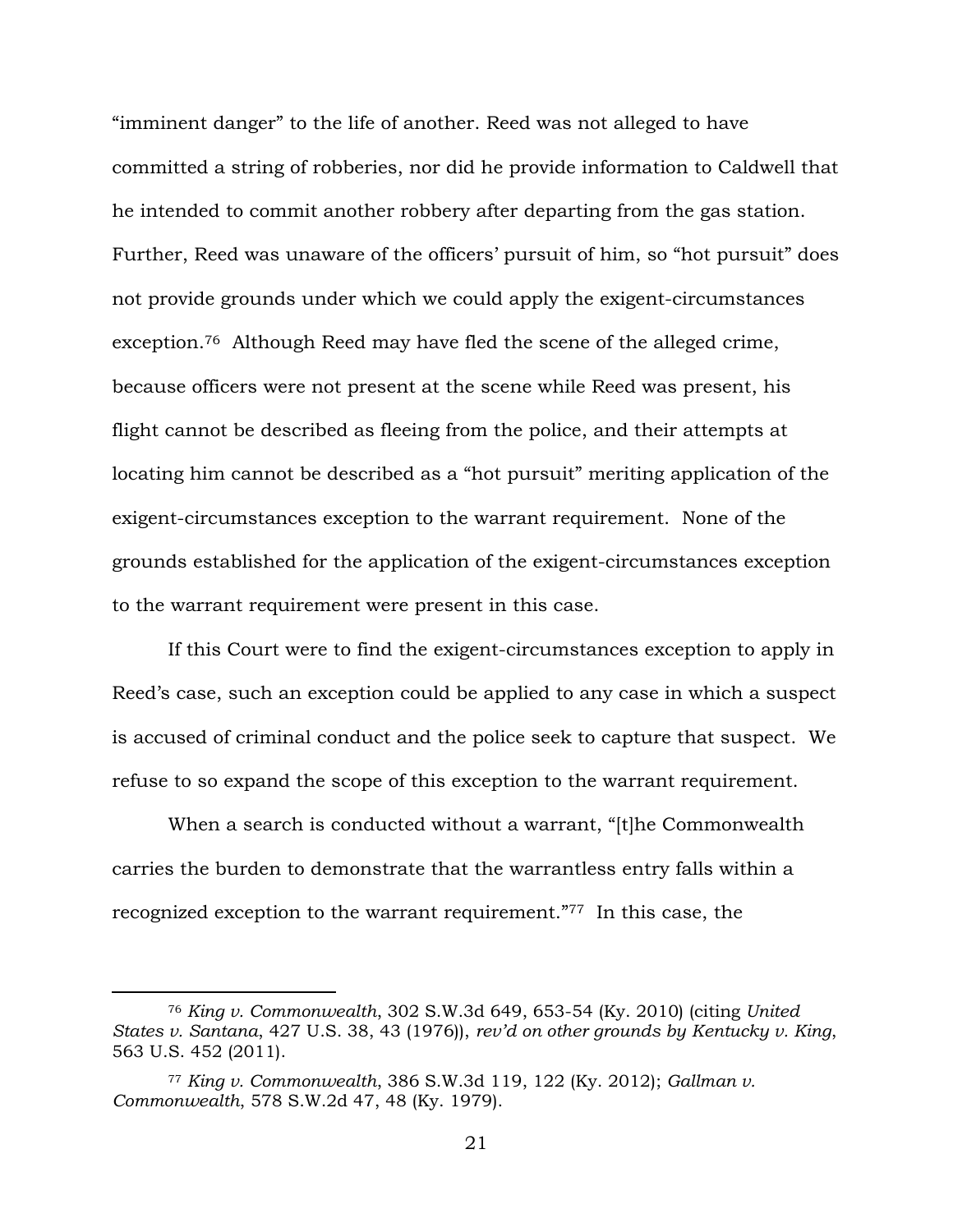Commonwealth failed to raise an argument that any of the above-mentioned exceptions to the warrant requirement apply to Reed's case. So we find that the police acquisition of Reed's real-time CSLI was a warrantless search, unexcused by any established exception to the warrant requirement.

## **C. The good-faith exception to the exclusionary rule does not apply in this case.**

The exclusionary rule provides that evidence obtained through an illegal search is not admissible against the accused.<sup>78</sup> The rule extends not only to the evidence immediately discovered in the illegal search (Reed's real-time CSLI, in this case) but also to the "indirect products of official misconduct" (the weapon discovered in Reed's vehicle during the traffic stop, in this case).<sup>79</sup> This rule is a court-created remedy rather than an independent constitutional right.<sup>80</sup>

There are several established exceptions to the exclusionary rule, including the independent-source doctrine,<sup>81</sup> the inevitable-discovery

<sup>78</sup> *Wilson v. Commonwealth*, 37 S.W.3d 745, 748 (Ky. 2001).

<sup>79</sup> *Id*. (citing *Wong Sun v. United States*, 371 U.S. 471, 484 (1963)).

<sup>80</sup> *Davis v. United States*, 564 U.S. 229, 231-32 (2011).

<sup>81</sup> *Wilson*, 37 S.W.3d at 748-49 (adopting rule allowing trial court to admit evidence obtained in an illegal search if police independently acquired that evidence from a separate, independent source).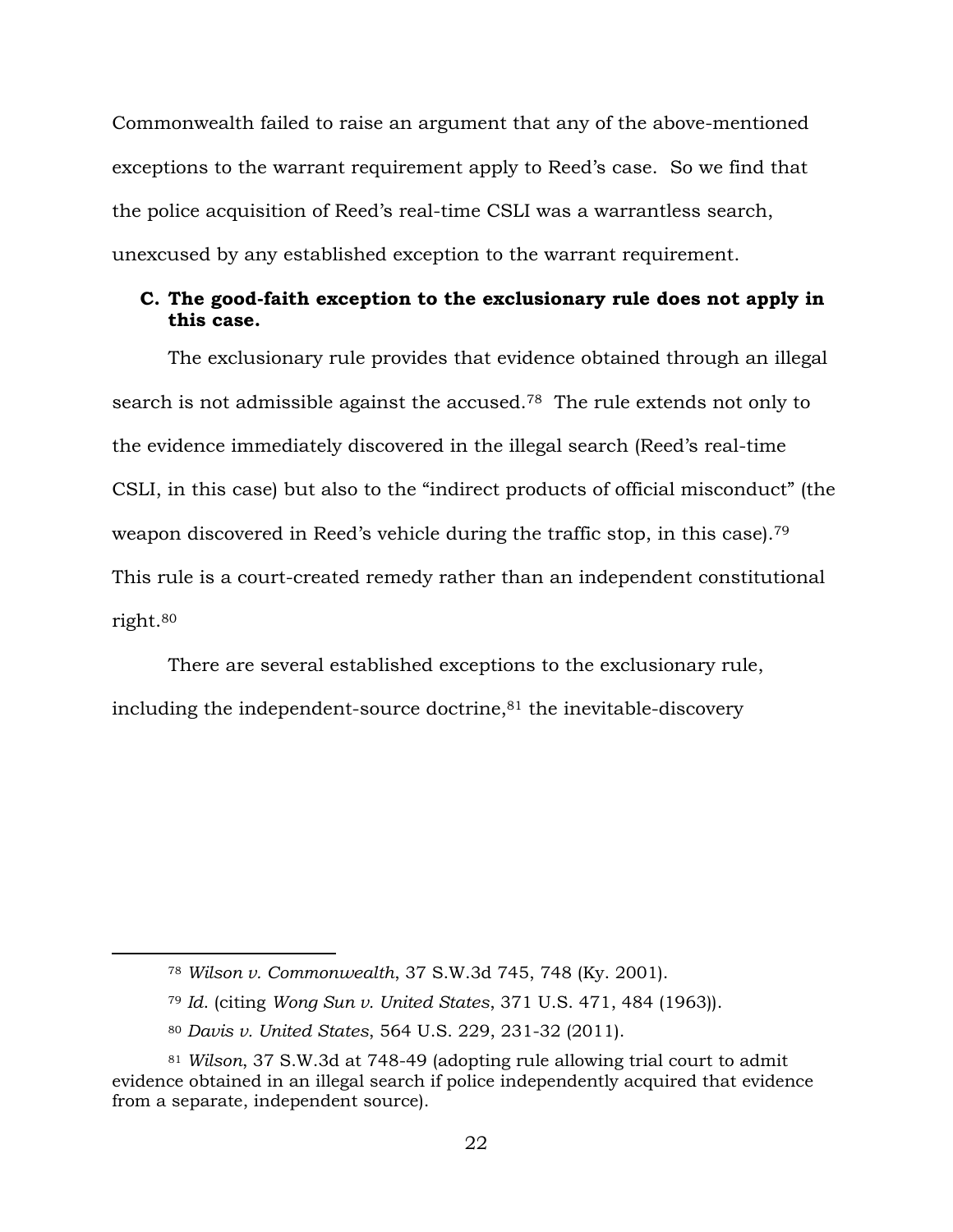doctrine,<sup>82</sup> the attenuation doctrine,<sup>83</sup> and the good-faith exception.<sup>84</sup> But these exceptions are similarly court-created, rather than constitutionally mandated, and thus they are adopted and applied by state courts at the discretion of each state.<sup>85</sup>

This Court embraced the good-faith exception to the exclusionary rule in *Crayton v. Commonwealth*, in which a judge issued a warrant based on an affidavit that "failed to provide sufficient information to support the initial probable cause determination[,]" although the investigating officer had sought and obtained the warrant in good faith.<sup>86</sup> The Court found that suppression of the evidence obtained as a result of execution of the warrant would have no deterrent effect on police misconduct because the error in this case was a judicial one.<sup>87</sup> As such, the Court determined that suppression was not an

<sup>82</sup> *Hughes v. Commonwealth*, 87 S.W.3d 850, 853 (Ky. 2002) (adopting rule permitting "admission of evidence unlawfully obtained upon proof by a preponderance of the evidence that the same evidence would have been inevitably discovered by lawful means") (citing *Nix v. Williams*, 467 U.S. 431 (1984)).

<sup>83</sup> *Wilson*, 37 S.W.3d at 748 (adopting rule permitting admission of illegally obtained evidence "if the connection between the illegal conduct and the discovery and seizure of the evidence is highly attenuated") (citing *Segura v. United States*, 468 U.S. 796, 805 (1984) (internal citations omitted)).

<sup>84</sup> *Crayton v. Commonwealth*, 846 S.W.2d 684, 689 (Ky. 1992) (adopting rule permitting the admission of evidence obtained as a result of the execution of an invalid warrant, so long as the executing officer acted in good faith) (citing *United States v. Leon*, 468 U.S. 897, 922-24 (1984)).

<sup>85</sup> *Parker*, 440 S.W.3d at 386-87.

<sup>86</sup> 846 S.W.3d at 689.

<sup>87</sup> *Id*.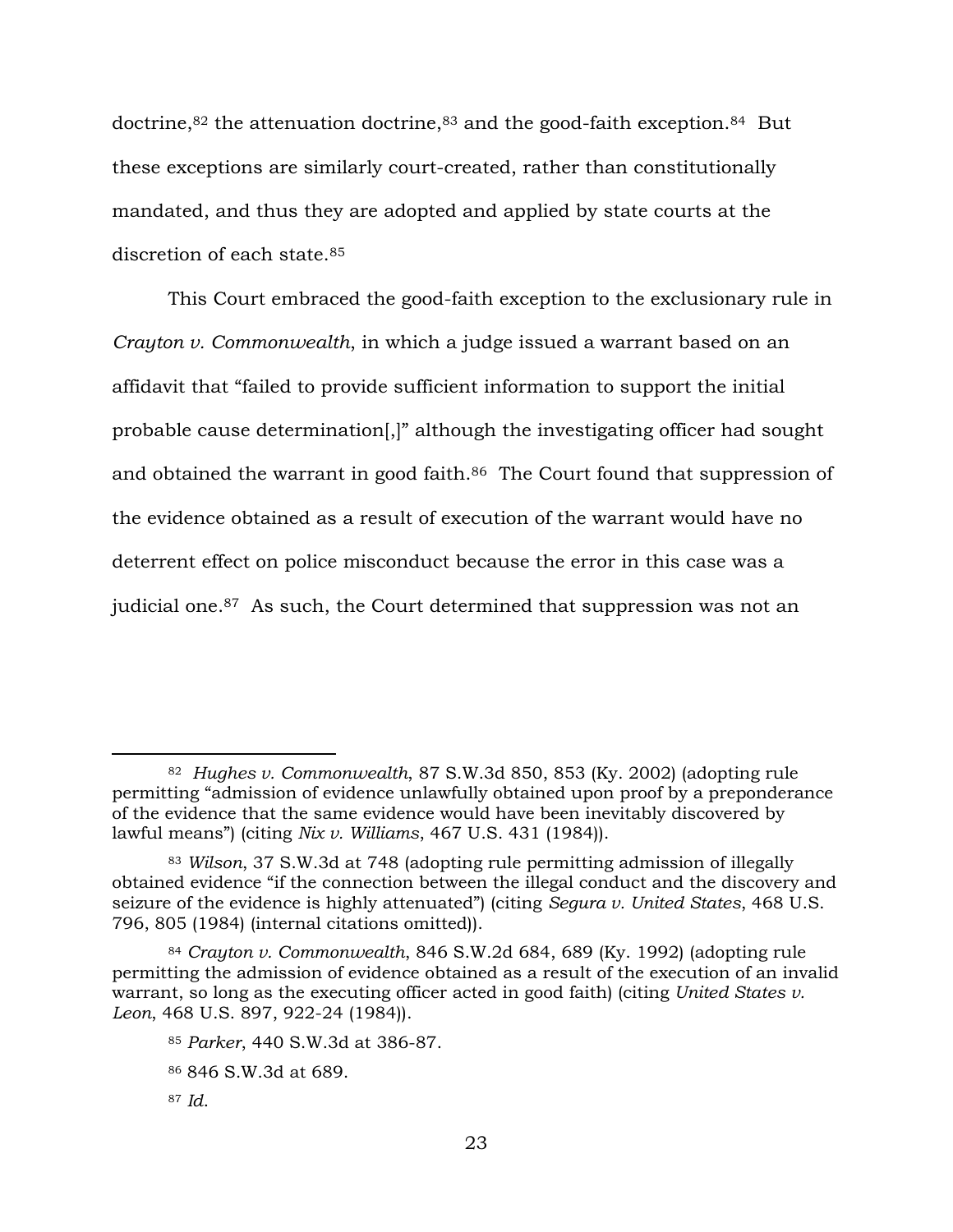appropriate remedy—the good-faith exception to the exclusionary rule applied.<sup>88</sup>

In *Parker v. Commonwealth*, this Court adopted a specific and narrow application of the good-faith exception to the exclusionary rule in contexts where officers acted in "objectively reasonable reliance" on clearly established precedent from the Kentucky Supreme Court or the United States Supreme Court.<sup>89</sup> In an effort to avoid confusion for both officers and courts, the Court stated with specificity those courts whose decisions could be reasonably relied upon by law enforcement.<sup>90</sup>

In adopting this reasonable-reliance application, the *Parker* Court encouraged "a well-developed trial court record in all cases to the extent practical[,]" remarking that the sparse findings mentioned by the trial court were insufficient for meaningful appellate review.<sup>91</sup> Likewise, we encourage trial court records to clearly denote the ruling on the constitutionality of a search and, separately, the applicability of the good-faith exception to the exclusionary rule.

In this case, the Commonwealth argues that if this Court finds the acquisition of Reed's real-time CSLI to be a search, the good-faith exception to the exclusionary rule should apply. The Commonwealth contends that the

<sup>88</sup> *Id*.

<sup>89</sup> 440 S.W.3d at 387 (quoting *Davis*, 564 U.S. at 239).

<sup>90</sup> *Id*.

<sup>91</sup> *Id*. at 384.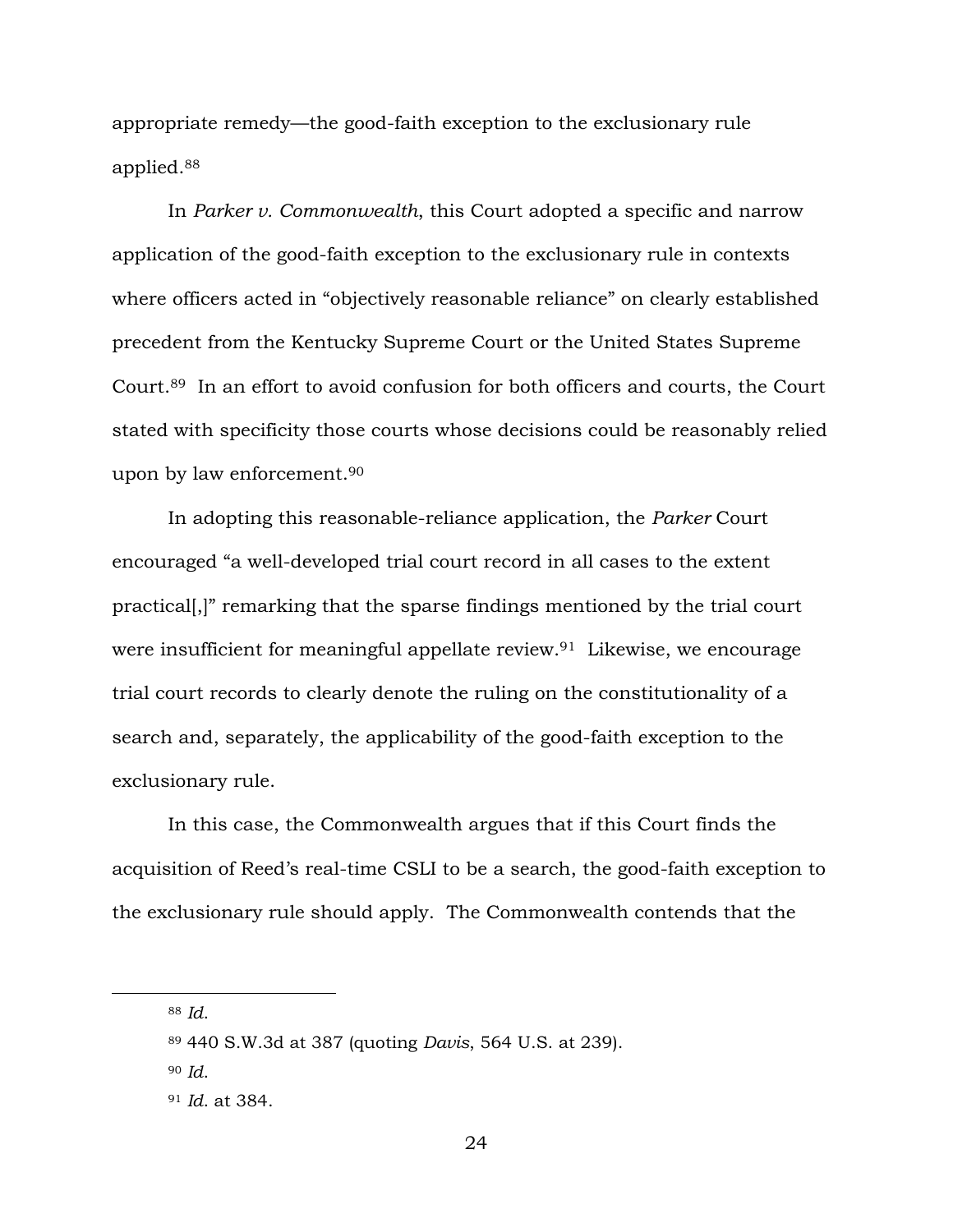officers in this case were acting in reasonable reliance on the United States Supreme Court's decision in *Knotts* that an individual "traveling in an automobile on public thoroughfares has no reasonable expectation of privacy in his movements from one place to another."<sup>92</sup> Additionally, the Commonwealth argues that *Knotts* authorized the officers to use sense-enhancing technology to augment visual surveillance of an individual traveling on a public road. This argument is another attempt at misdirection by the Commonwealth. It is not the traffic stop of Reed's vehicle that runs afoul of constitutional protections but the means by which the officers obtained the knowledge that Reed would be present on that roadway at all. The officers could not use technology to augment their surveillance of Reed because he was not under their surveillance. We find that the warrantless acquisition of an individual's CSLI, whether real-time or historical, is not an exercise of "augmented visual surveillance" but an unreasonable search prohibited by the Fourth Amendment.

At the time Reed's charges arose, *Carpenter* had not yet been issued by the United States Supreme Court. But this Court had published *Hedgepath v. Commonwealth*, in which we stated that the applicability of Section 10 and the Fourth Amendment to CSLI was an open question, decided by neither this Court nor the United States Supreme Court.<sup>93</sup> The Commonwealth argues that this statement is mere dictum, unable to unsettle established law. The

<sup>92</sup> 460 U.S. at 281.

<sup>93</sup> 441 S.W.3d at 125-26.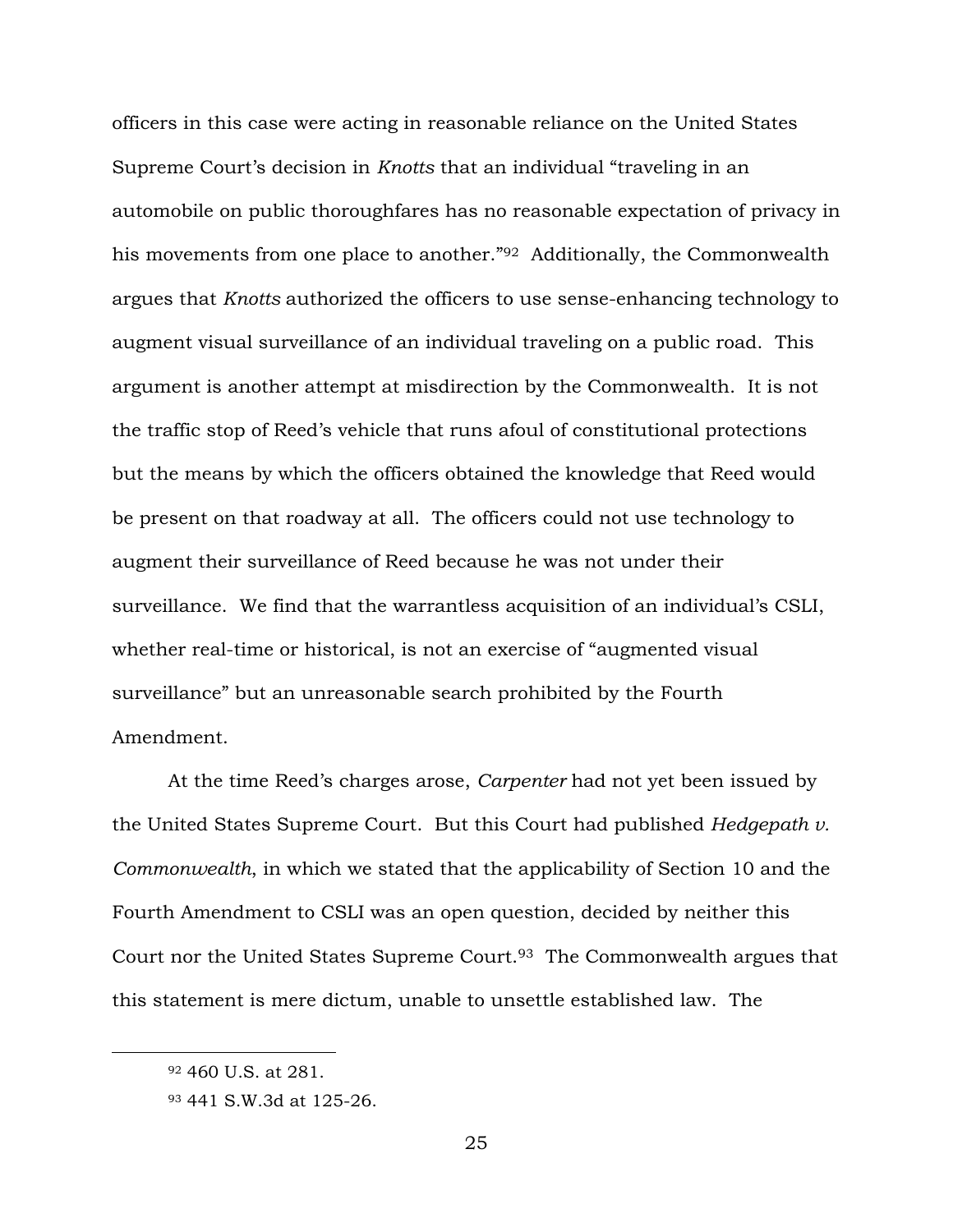Commonwealth errs, however, in its assertion that established law existed that could be unsettled. Neither this Court nor the United States Supreme Court had, at the time in question, ruled definitively on the constitutional protections applicable to CSLI. We hold today that silence on a matter should not embolden law enforcement to assume that constitutional protections do not exist.

The good-faith exception to the exclusionary rule as adopted in *Parker*  requires law enforcement to act in reasonable reliance upon binding precedent, not the lack of binding precedent. Unless this Court or the United States Supreme Court has expressed definitively that an area is not subject to constitutional protections or that an exception to the warrant requirement applies, law enforcement should obtain a warrant before taking action. After all, "[w]hen the right of privacy must reasonably yield to the right of search is, as a rule, to be decided by a judicial officer, not by a policeman or Government enforcement agent."<sup>94</sup>

### **III. CONCLUSION**

Because individuals have a reasonable expectation of privacy in their real-time CSLI, the officers subjected Reed to a warrantless search by acquiring his real-time CSLI. No exception to the warrant requirement exists in this case, so we find Reed's real-time CSLI to have been illegally obtained by the officers and thus the CSLI and the evidence obtained therefrom should be

<sup>94</sup> *Willoughby v. Commonwealth*, 231 S.W.2d 79, 80-81 (Ky. 1950) (citing *Johnson v. United States*, 333 U.S. 10, 14 (1948)).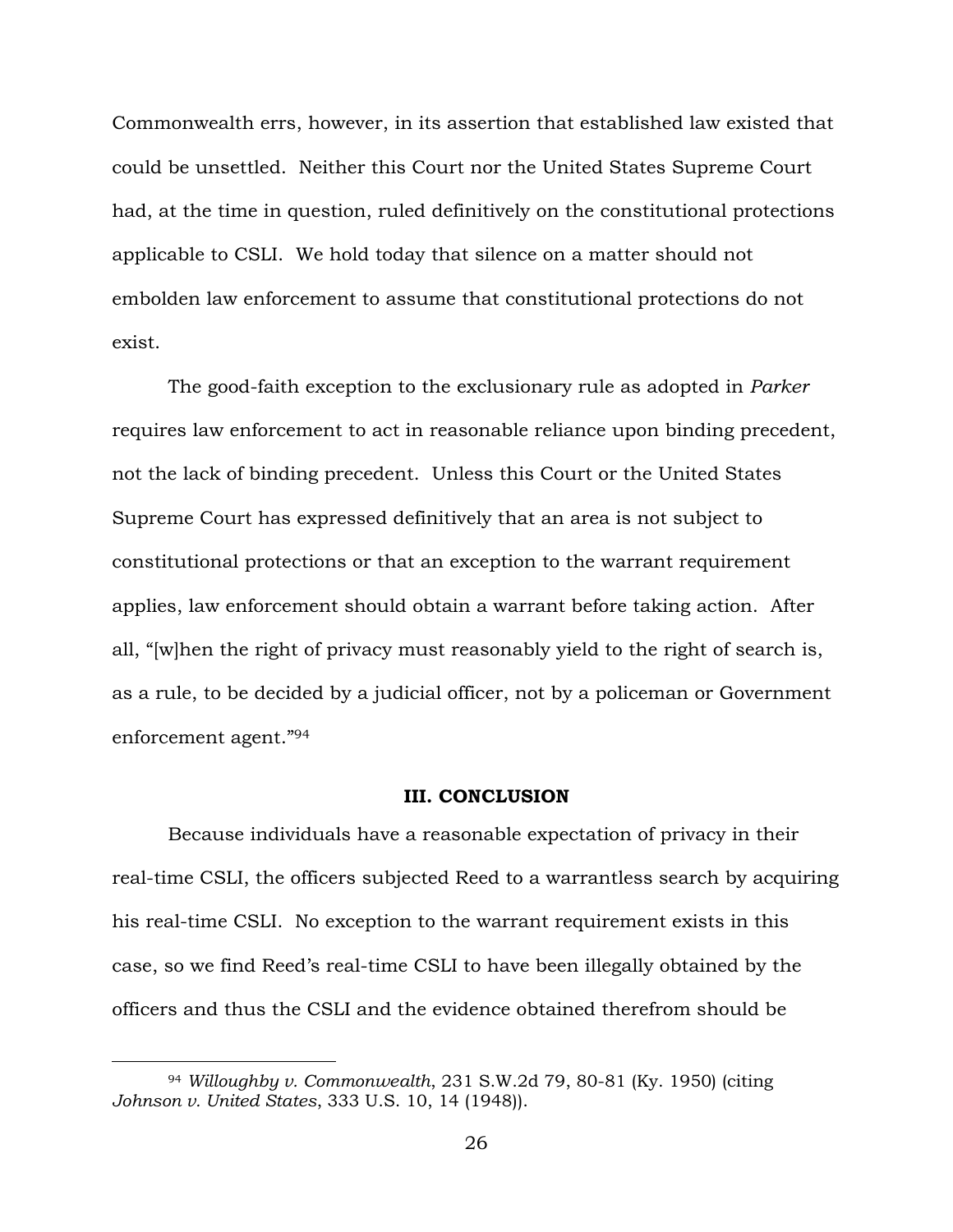excluded from evidence. Because of this Court's decision in *Hedgepath*, we find that the officers' warrantless acquisition of Reed's CSLI was not in reasonable reliance on binding precedent from this Court. As such, the goodfaith exception to the exclusionary rule is inapplicable in this case. We affirm the finding of the Court of Appeals and remand this case to the trial court for further proceedings in accordance with this decision.

All sitting. Hughes, Keller, and Nickell, JJ., concur. Minton, C.J., concurs by separate opinion in which Hughes and Keller, JJ., join. VanMeter, JJ., dissents by separate opinion, in which Conley and Lambert, JJ., join.

MINTON, C.J., CONCURRING: I concur in the result reached by the majority. But I write separately because I must say more to express my concern with this Court's longstanding reliance on *LaFollette v. Commonwealth* for the proposition that Section 10 of the Kentucky Constitution provides no protection distinct from that provided by the Fourth Amendment to the United States Constitution.<sup>1</sup>

The language of Section 10 and the Fourth Amendment are similar, and this Court has often looked to the United States Supreme Court's interpretation and application of the Fourth Amendment for persuasive guidance in construing Section 10.2 On several occasions, this Court has held

<sup>1</sup> 915 S.W.2d 747 (Ky. 1996), *overruled on other grounds by Hunter v. Commonwealth*, 587 S.W.3d 298 (Ky. 2019).

<sup>2</sup> *Youman v. Commonwealth*, 224 S.W. 860, 862 (Ky. 1920).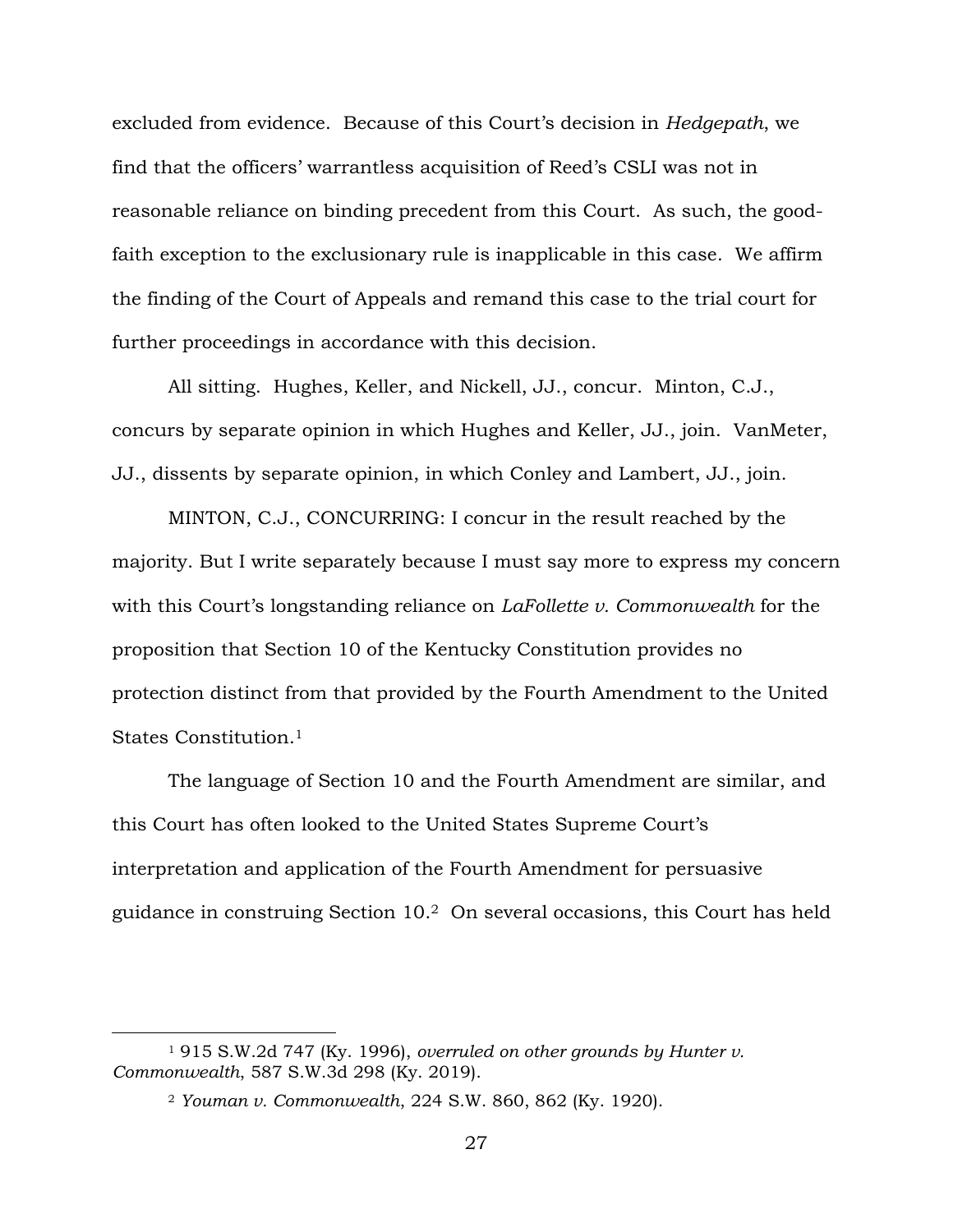that application of Section 10 to a specific set of facts yields the same result reached by the United States Supreme Court under the Fourth Amendment.

One such instance was in *Estep v. Commonwealth*, in which this Court considered the standard for a compartment search of a vehicle during a traffic stop.<sup>3</sup> The Court adopted the rule that "where probable cause justifies the search of a lawfully stopped vehicle, it also justifies the search of every part of the vehicle and its compartments and contents that may conceal the object of the search[,]" as set out in *United States v. Ross*. <sup>4</sup> This Court held that the United States Supreme Court's decision in *Ross* was in harmony with Section 10. As such, in that case, this Court found the search in question to be constitutional under both the Fourth Amendment to the United States Constitution and Section 10 of the Kentucky Constitution. But the Court's holding in *Estep* was specifically limited to the circumstances described in that case.<sup>5</sup>

Thirteen years later, in *LaFollette v. Commonwealth*, this Court considered the constitutionality of a warrantless fly-over surveying heat emissions from a suspected indoor marijuana growing operation.6 Before considering the substantive issue at hand, the Court stated that Section 10 provided no greater protection than the Fourth Amendment, citing *Estep*. <sup>7</sup> In

- <sup>5</sup> *Estep*, 663 S.W.2d at 215-16.
- <sup>6</sup> 915 S.W.2d at 749.
- <sup>7</sup> *Id*. at 748.

<sup>3</sup> 663 S.W.2d 213 (1983).

<sup>4</sup> 456 U.S. 798, 823 (1982).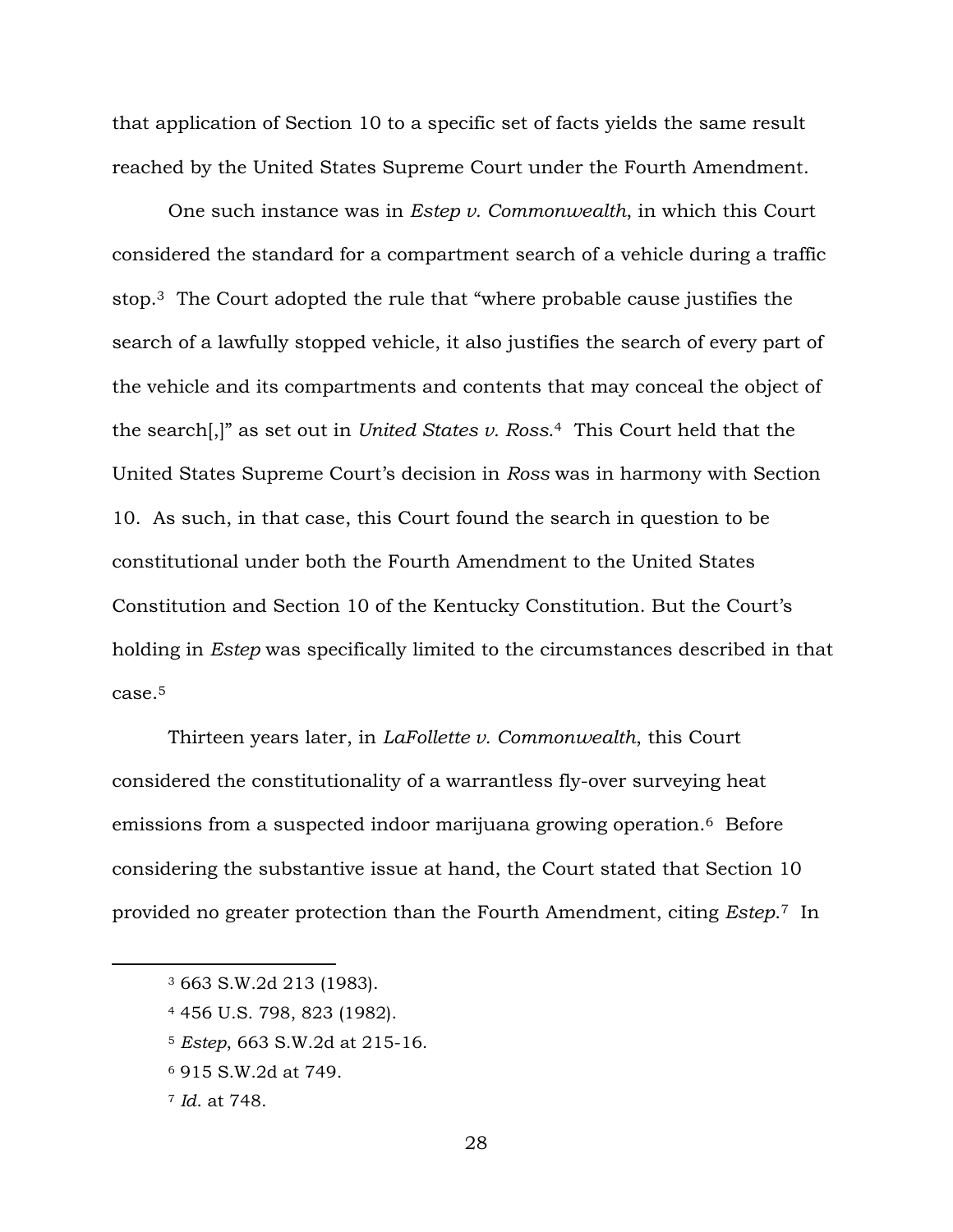so holding, the Court mischaracterized the holding in *Estep*<sup>8</sup> and erroneously derived an absolute, general rule tying protections provided by Section 10 to the Fourth Amendment without support from Kentucky law or this Court's prior precedent.<sup>9</sup>

Upon this Court rests the high duty to enforce our constitution's provisions.10 Not only under our own constitution but under the principles of American federalism, our Court enjoys a sovereignty under which we apply our own constitution and "safeguard the rights of [our] citizens secured thereby."<sup>11</sup> The hallmark of this sovereignty is that this Court is the "final arbiter of the meaning of the Kentucky Constitution, and our interpretation of its terms should not be circumscribed by the opinions of the federal courts interpreting the United States Constitution."12 We are tethered neither to the decisions of

<sup>8</sup> *Rainey v. Commonwealth*, 197 S.W.3d 89, 96 (Ky. 2006) (Roach, J., concurring) ("*LaFollette*'s cited authority does not stand for the claimed proposition.").

<sup>9</sup> *Id*. ("*LaFollette* committed the error of deriving an absolute, general rule from a specific situation. Such generalization, absent further explication, does not withstand scrutiny.").

<sup>10</sup> *Helton v. Commonwealth*, 243 S.W. 918, 919 (Ky. 1922) ("[T]he right of the citizen to protection against unlawful search and seizure was regarded by our forefathers, in the formation of this government, as one of the sacred things which would be vouchsafed to him at all times, and there is no higher duty resting upon the courts than the duty to enforce this constitutional provision . . . ."); *Earle v. Latonia Agric. Ass'n*, 106 S.W. 312, 314 (Ky. 1907) ("Our duty is to see that the Constitution is not violated, and to construe and enforce it as it is written . . . .").

<sup>11</sup> *Crayton v. Commonwealth*, 846 S.W.2d 684, 685 (Ky. 1992); *Commonwealth v. Wasson*, 842 S.W.2d 487, 492 (Ky. 1992), *overruled on other grounds by Calloway Cnty. Sheriff's Dep't v. Woodall*, 607 S.W.3d 557 (Ky. 2020).

<sup>12</sup> *Gingerich v. Commonwealth*, 382 S.W.3d 835, 845 (Ky. 2012) (Venters, J., concurring).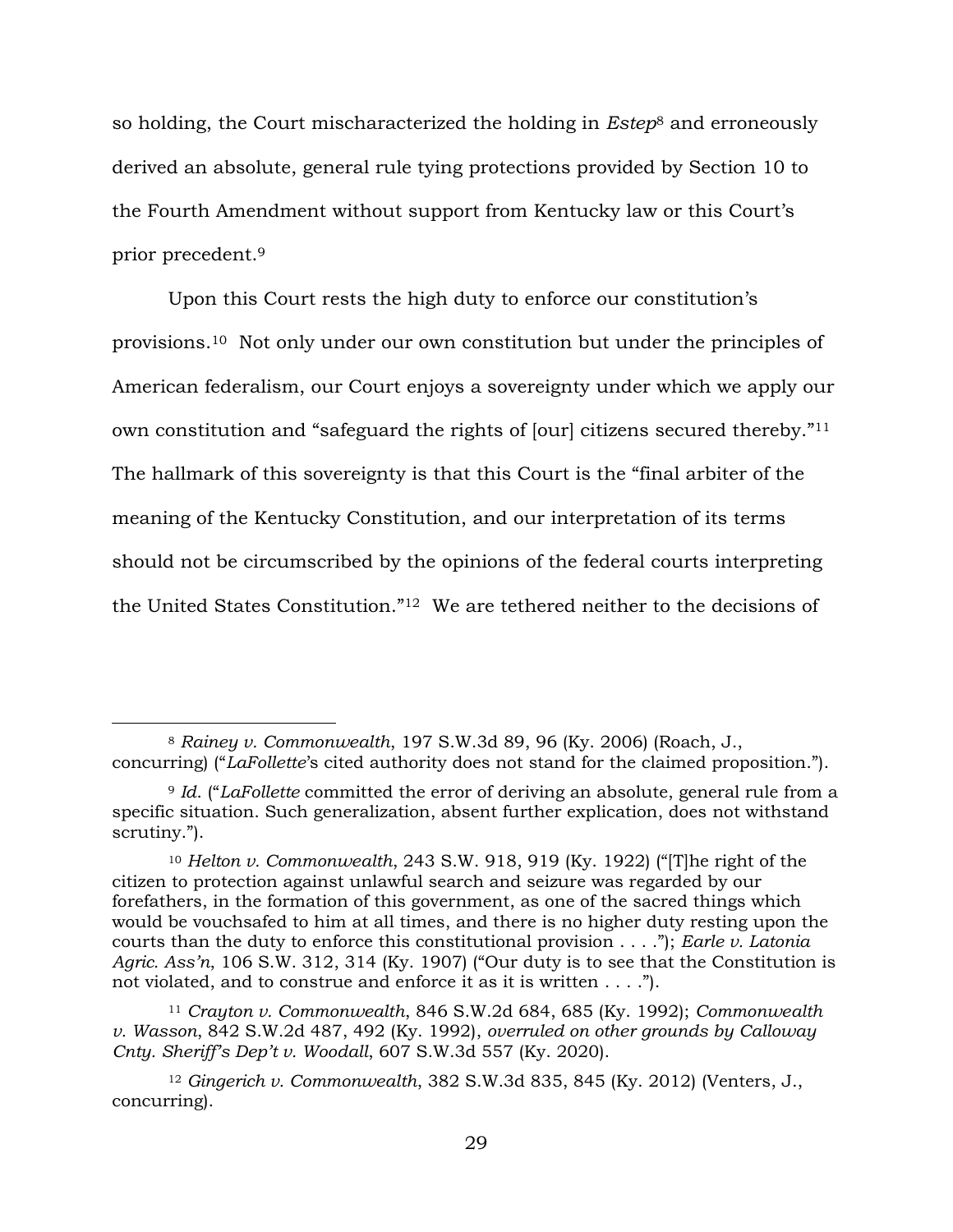the United States Supreme Court nor to the reasoning embodied in those decisions when interpreting the meaning of the Kentucky Constitution.<sup>13</sup>

This is not to say that we ignore the "logic and scholarship" of the United States Supreme Court,  $14$  but instead that we maintain a freedom to reject applications and interpretations from that Court that we find "render meaningless the right[s] secured by the Constitution of Kentucky."15 We have found, on numerous occasions, that the protections offered by our state constitution align with those enshrined by the federal constitution. However, "[a]lthough the weight of our modern search and seizure precedent comports with federal law, we are not beholden to interpreting every provision of the Kentucky Constitution as identical to its analogous federal counterpart."<sup>16</sup>

In characterizing *Estep*'s narrow holding as a broad and expansive one, this Court misspoke. But the more concerning flaw in *LaFollette* was the implication that this Court could not, under any circumstances, ever find Section 10 to provide greater protections than those afforded by the Fourth Amendment.17 In doing so, the Court in *LaFollette* could be read preemptively to lockstep this Court with federal Fourth Amendment jurisprudence. And this lockstepping was coupled with unreflective adoptionism—concluding that the Kentucky Constitution cannot afford protection for fly-over surveillance of heat

<sup>13</sup> *Parker v. Commonwealth*, 440 S.W.3d 381, 388 (Ky. 2014).

<sup>14</sup> *Crayton*, 846 S.W.2d at 687.

<sup>15</sup> *Commonwealth v. Johnson*, 777 S.W.2d 876, 880 (Ky. 1989).

<sup>16</sup> *Parker*, 440 S.W.3d at 388.

<sup>17</sup> 915 S.W.2d at 748.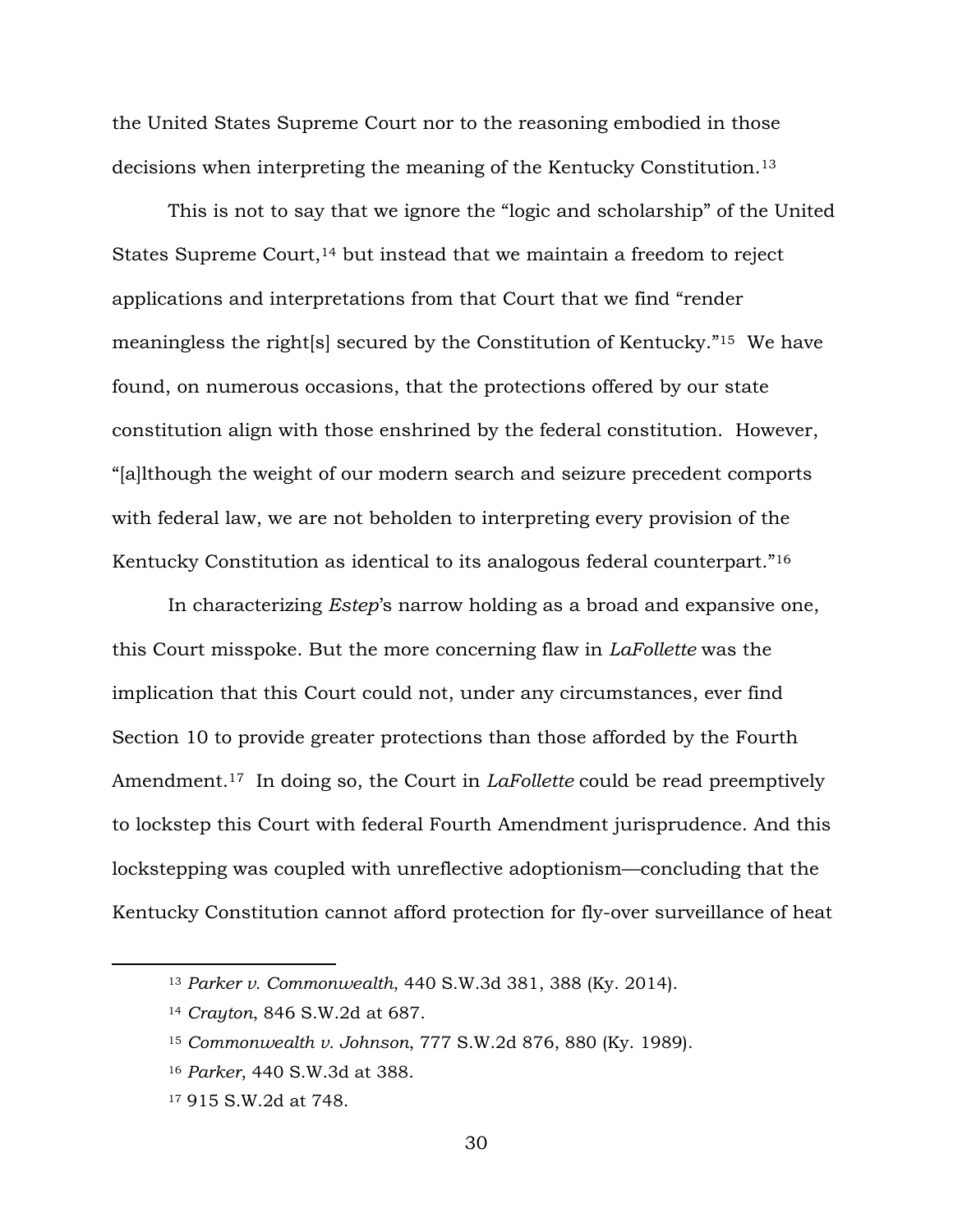emissions because the United States Constitution does not afford such protections.18 The Court simply did not consider the possibility of a different outcome.19 We recognize the general and well-accepted legal principle that the federal constitution simply provides a floor of constitutional protection. While the federal constitution prevails over inconsistent state laws based on the Supremacy Clause, states are always free to provide expanded constitutional protections to their citizens in our system of cooperative federalism.<sup>20</sup>

Although the Court in *LaFollette* did not overtly claim to bind this Court to all subsequent Fourth Amendment jurisprudence from the United States Supreme Court, its generalization had this practical effect. And in the years since *LaFollette* was decided, it has been indiscriminately cited by this Court on 55 occasions for the proposition that Section 10 provides no greater protection than the federal Fourth Amendment. We should take the opportunity today to reexamine the defective legal foundation on which *LaFollette* relies. The practical result of this Court's statement in *LaFollette* is that Kentucky courts have been stifled in their interpretation and application of Section 10 and the

<sup>18</sup> *See generally* Robert F. Williams, *State Courts Adopting Federal Constitutional Doctrine: Case-by-Case Adoptionism or Prospective Lockstepping?*, 46 WM. & MARY. L. REV. 1499 (2005).

<sup>19</sup> *But see Commonwealth v. Cooper*, 899 S.W.2d 75, 77–78 (Ky. 1995) (holding Section 11 of the Kentucky Constitution to provide the same protections as the Fifth Amendment with exhaustive explanation of why the two provisions provide coextensive protection).

<sup>20</sup> *See, e.g., Michigan v. Long*, 463 U.S. 1032, 1040–42 (1983); *Arkansas v. Sullivan*, 532 U.S. 769, 772 (2001); William J. Brennan, Jr., *The Bill of Rights and the States: The Revival of State Constitutions as Guardians of Individual Rights*, 61 N.Y.U. L. REV. 535, 548-50 (1986); Jeffrey S. Sutton, *51 Imperfect Solutions: States and the Making of American Constitutional Law* 16–21 (Oxford Univ. Press 2018).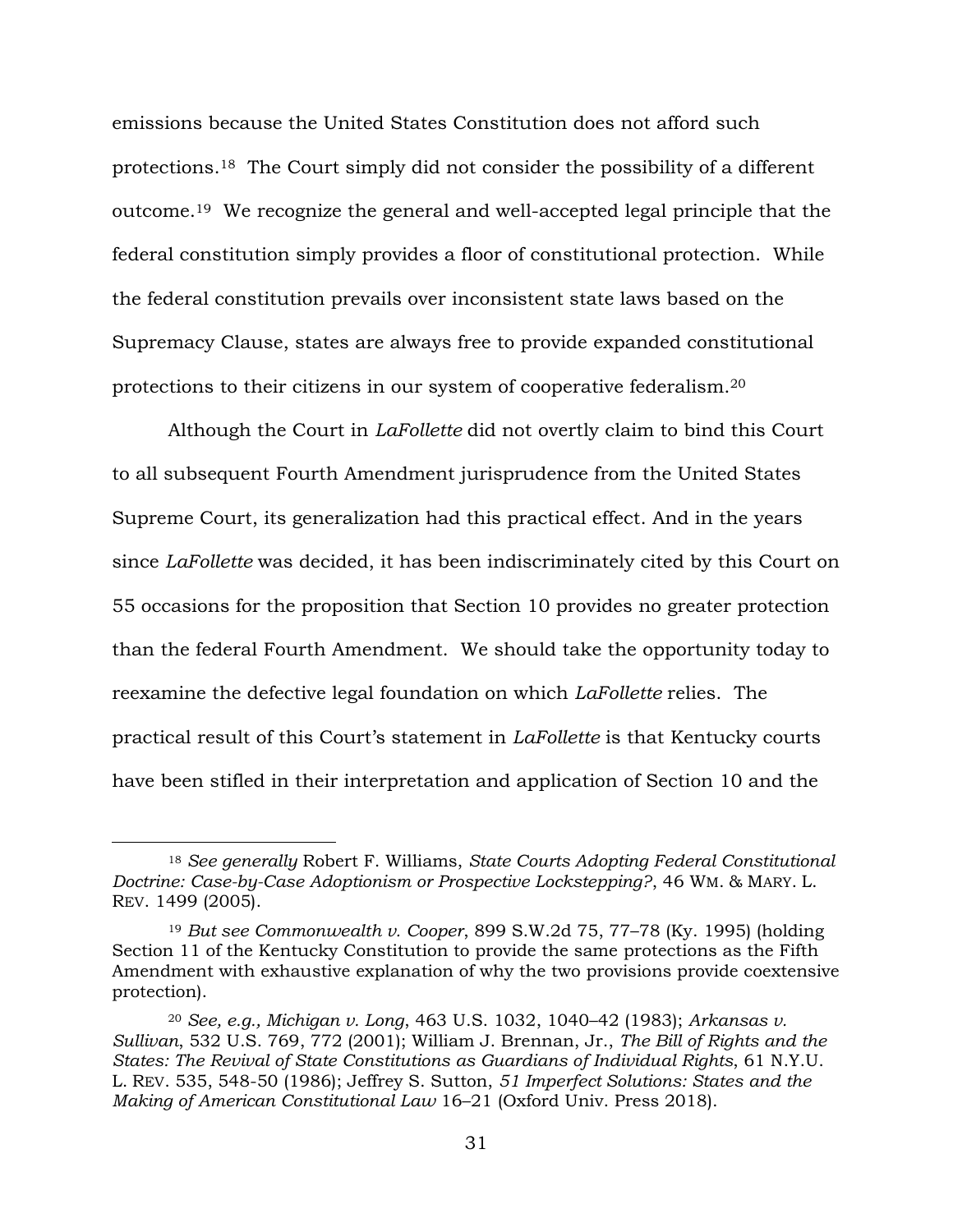protections it affords. We should decide today to abandon further unreflexive adoption.

Perhaps more importantly, by unreflexively lockstepping our interpretation of Section 10 with the federal courts' interpretation of the Fourth Amendment, this Court abdicates its role of enforcing our constitutional provisions and the protections they afford Kentuckians. We should decline to prospectively lockstep our interpretation of Kentucky's constitutional guarantee to federal precedent and thereby allow the meaning of Kentucky's constitution to be recast with every shift in federal case law.

Thoughtful, principled methods of using United States Supreme Court jurisprudence exist in the interpretation of state constitutional provisions.<sup>21</sup> I, in no way, discourage our state's courts from incorporating federal precedent into state constitutional analysis, but we should caution courts to avoid abdication of our judicial authority and responsibility to safeguard the rights of our citizens provided under our own constitution.

There are countless applications of the Fourth Amendment. To say that Section 10 is co-extensive with the Fourth Amendment for purposes of one

<sup>21</sup> *People v. Caballes*, 851 N.E.2d 26, 42-43 (Ill. 2006) (adopting a "limited lockstep approach" that looks "first to the federal constitutional question, and only if federal law provides no relief turn to the state constitution to determine whether a specific criterion . . . . justifies departure from federal precedent"); *State v. Gomez*, 932 P.2d 1, 7 (N.M. 1997) (adopting an "interstitial approach," under which "the court asks first whether the right being asserted is protected under the federal constitution. If it is, then the state constitutional claim is not reached. If it is not, then the state constitution is examined"); *State v. Cadman*, 476 A.2d 1148, 1150 (Me. 1984) (adopting a "primacy approach" under which the state constitution is the primary protector of rights and the federal constitution is only implicated if the state constitution is found not to protect or recognize the right at issue).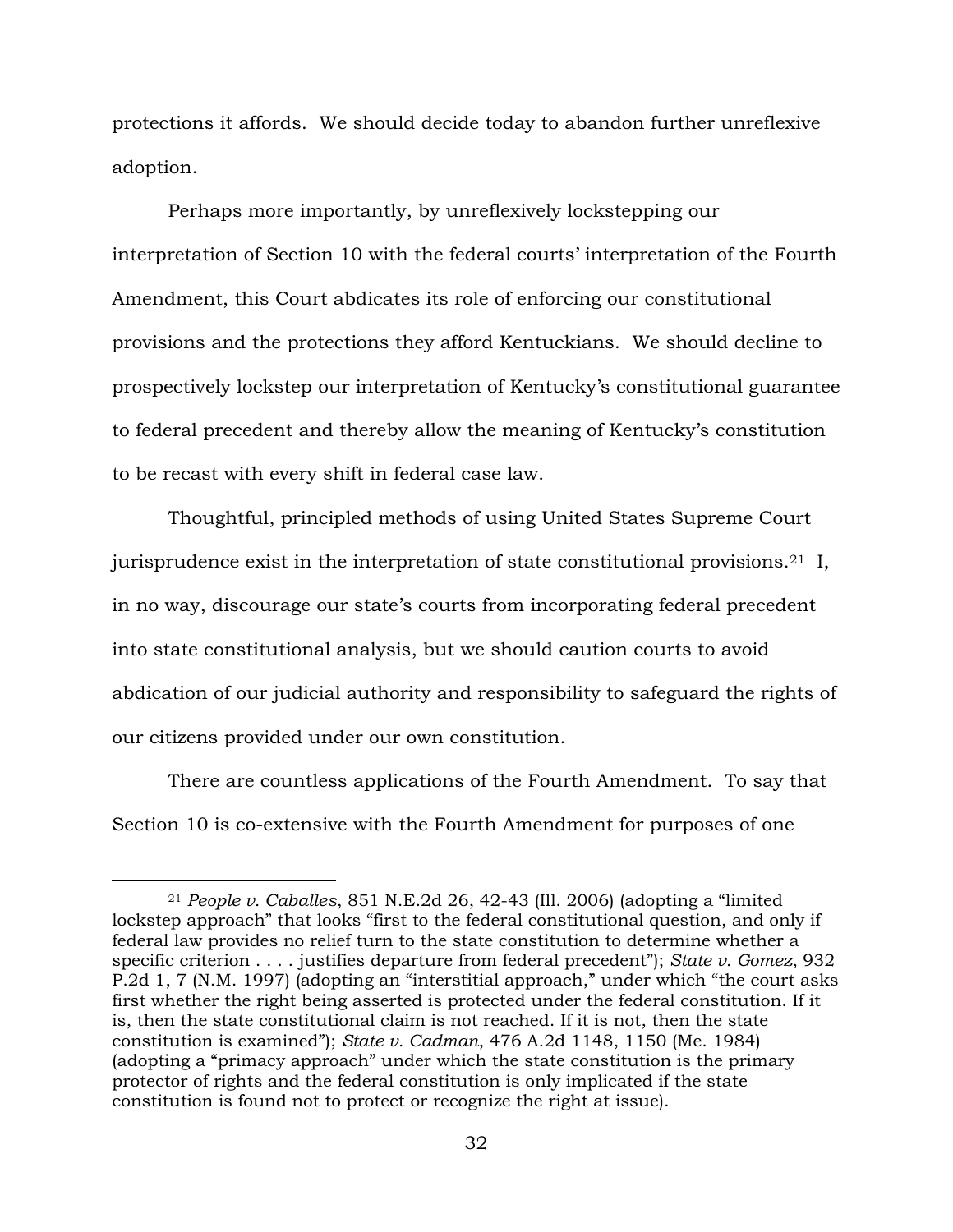application is not to say the protections provided by the two are co-extensive in

*every* application. On this point, the Court in *Estep* acted properly, and the

Court in *LaFollette* erred.

I urge this Court to adopt the position taken by Justice Roach, writing in

concurrence in *Rainey v. Commonwealth*:

To begin, *LaFollette*'s cited authority does not stand for the claimed proposition. *LaFollette* notes that Section 10 and the Fourth Amendment are similar, thus the United States Supreme Court's interpretation of the Fourth Amendment, though not binding, is certainly informative and persuasive in our interpretation of Section 10. . .

In essence, *Estep* held that in a particular instance, Section 10 provided the same protection as the Fourth Amendment. But nowhere does *Estep* state that Section 10 is only coextensive with the Fourth Amendment. . . . *LaFollette* committed the error of deriving an absolute, general rule from a specific situation. Such generalization, absent further explication, does not withstand scrutiny. . .

The issue could arise in a situation where the United States Supreme Court has interpreted the Fourth Amendment in such a way as to formulate a legal rule that is inconsistent with the original understanding of Section 10 of the Kentucky Constitution. In such a case, we should decline to defer to the United States Supreme Court's interpretation of the Fourth Amendment when interpreting our own constitutional provision, which is an independent legal protection with a different, albeit related, history and origin.<sup>22</sup>

<sup>22</sup> 197 S.W.3d at 95-97 (Roach, J., concurring). The Pennsylvania Supreme Court similarly views Article I, Section 8 of the Pennsylvania Constitution, which is almost identical to Section 10 of the Kentucky Constitution, as providing an individual right independent from the Fourth Amendment. *Commonwealth v. Shaw*, 770 A.2d 295, 299 (Pa. 2001) ("Article 1, Section 8 has an identity and vitality that is separate and distinct from that of the Fourth Amendment . . . . A state may provide through its constitution a basis for the rights and liberties of its citizens independent from that provided by the Federal Constitution." (quoting *Commonwealth v. Kohl*, 615 A.2d 308, 314 (Pa. 1992)); *see also Commonwealth v. Cass*, 709 A.2d 350, 358–59 (Pa. 1998) (noting that the text of Article I, Section 8 is similar in language to the Fourth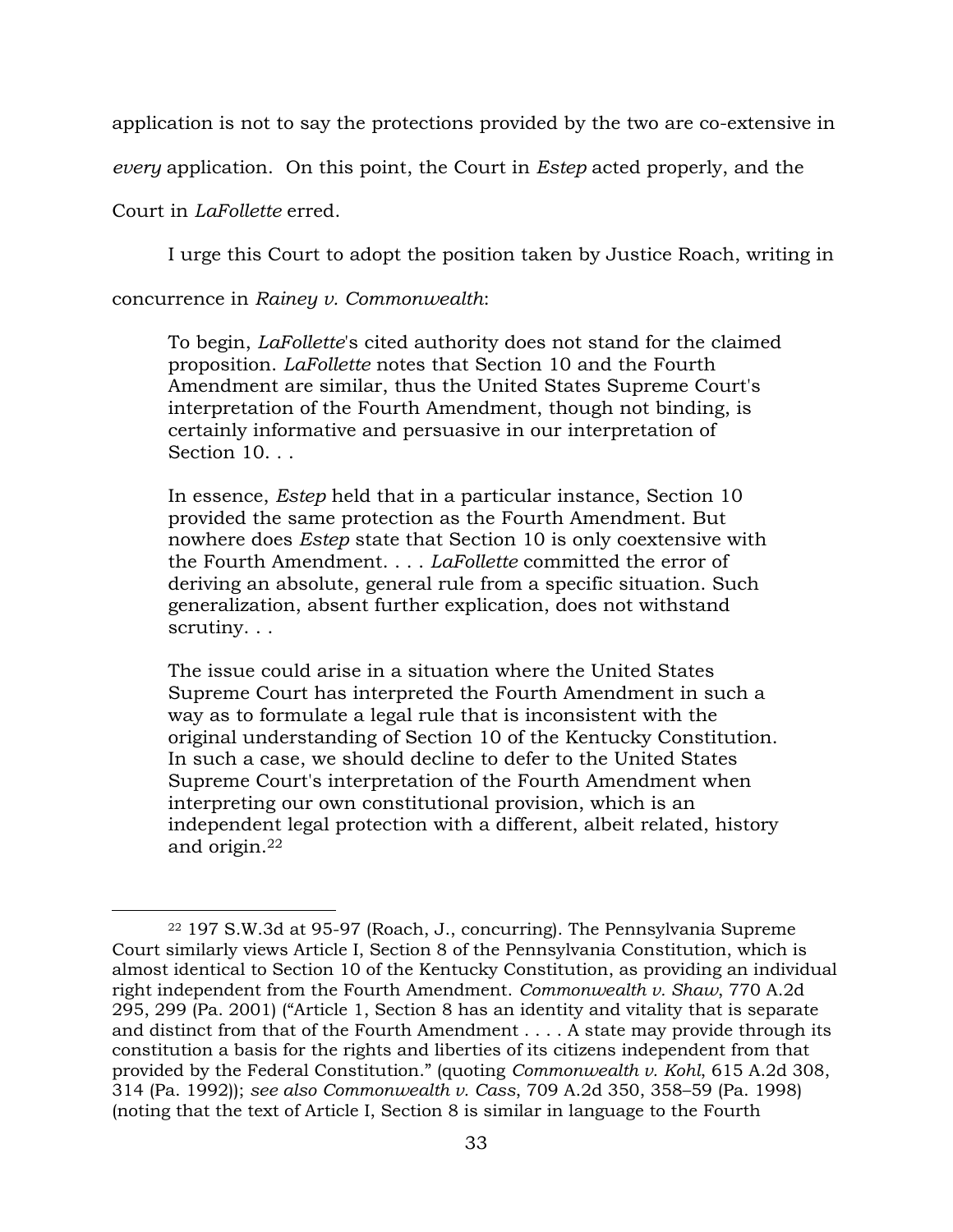Insofar as *LaFollette* stands for the proposition that Section 10 and the Fourth Amendment are co-extensive in every application, we should overrule it.

Hughes and Keller, JJ., join.

VANMETER, J., DISSENTING: I respectfully dissent.

During the suppression hearing in this case, the trial court determined that Reed, Caldwell's acquaintance, used a cellphone to call and entice Caldwell to meet him at a service station. When Caldwell arrived, Reed robbed him of \$500 at gunpoint, after which Reed entered the passenger seat of a vehicle and fled the scene. Caldwell immediately contacted the police, providing the officer at the scene with the cell number Reed used to call him. The responding officer, Officer Lyons, relayed that phone number to his dispatch unit, who in turn requested the phone's cell service provider attempt to locate the cellphone. The provider was successful, and over the course of the next several hours, dispatch communicated with the cell service provider to track Reed's movements on Kentucky public roads, using the real-time CSLI data provided to the agency.

In concluding that obtaining Reed's CSLI constituted a search for Fourth Amendment purposes, today's majority relies heavily, as it must, on the United States Supreme Court's recent decision in *Carpenter v. United States*, ---U.S.---, 138 S.Ct. 2206 (2018), which held that individuals retained a constitutionally

Amendment, but that "it is not the text itself which imbues Pennsylvania jurisprudence with its unique character but, rather, the history of our case law as it has developed in the area of search and seizure[]").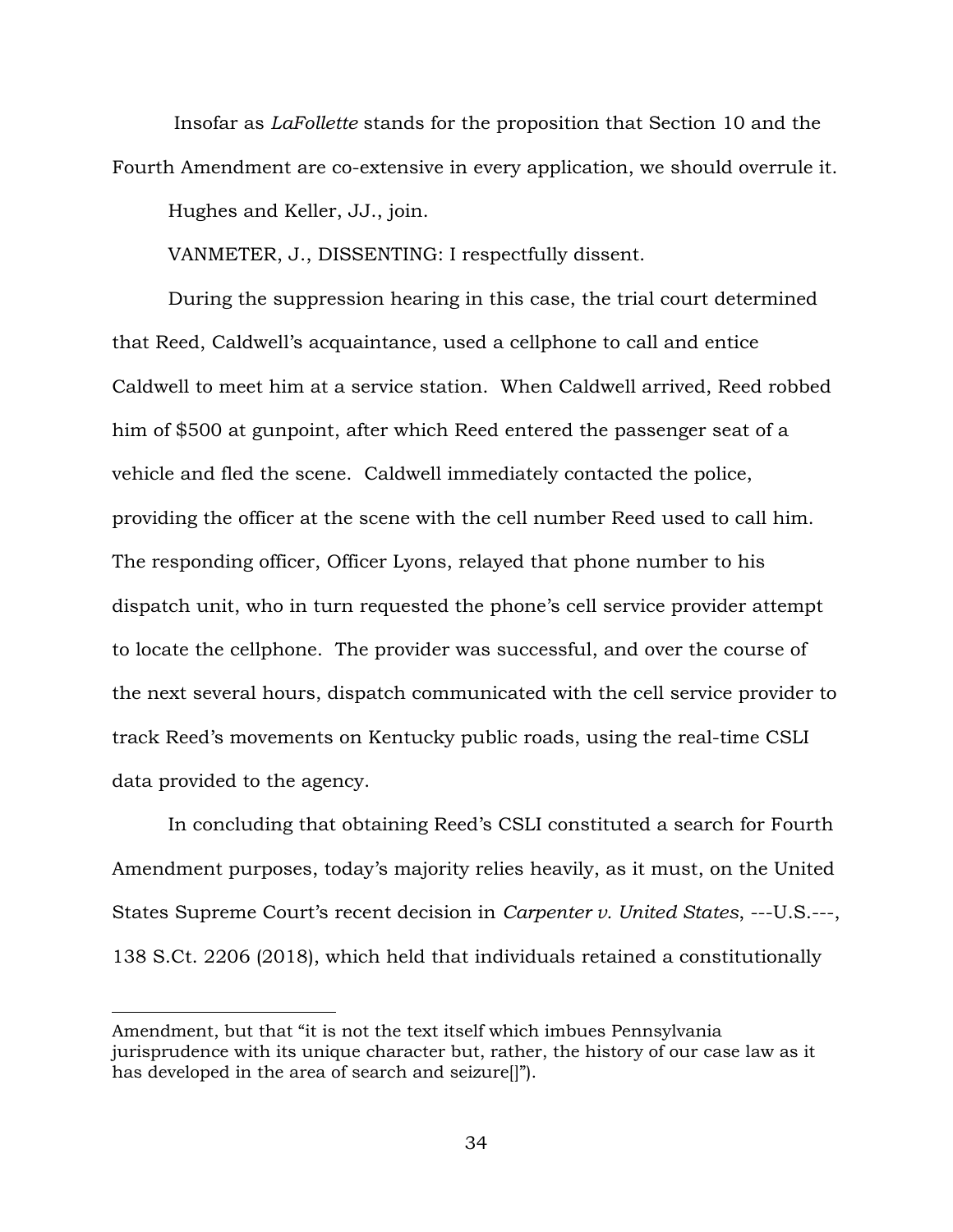cognizable interest in their *historical* CSLI. The majority's reliance on *Carpenter* as a basis to extrapolate a reasonable expectation of privacy in realtime CSLI is misplaced. As Justice Roberts made clear in *Carpenter*, historical CSLI presents several legitimate and serious privacy concerns, such as the state's ability to reconstruct an individual's "familial, political, professional, religious and sexual associations." *Id*. at 2217 (quoting *United States v. Jones*, 565 U.S. 400, 415 (2012) (Sotomayor, J., concurring)). The "retrospective quality" of this data allows police "access to a category of information otherwise unknowable." *Id*. at 2218. Notably, none of those concerns are presented in this case, in which officers were attempting to apprehend an armed man who had just completed a brazen robbery in a public space before entering a vehicle and fleeing the scene.<sup>1</sup>

Moreover, and crucially, the *Carpenter* decision was a targeted response to Justices Sotomayor and Alito's twin concurrences in *United States v. Jones*, which reasoned, generally, that collecting large swaths of historical data violated "society's expectation that . . . law enforcement agents and others would not—and indeed, in the main, simply could not—secretly monitor and catalogue every single movement of an individual  $| \cdot |$ ... for a very long

<sup>&</sup>lt;sup>1</sup> I am compelled to note, that with regards to a suppression hearing, I do not understand the majority to limit the fact-finding authority of the Commonwealth's trial courts. I am, however, concerned that the majority opinion would not have found the exigent circumstances exception to the warrant requirement satisfied in this case, had the Commonwealth properly preserved the matter for our review. At the time of his pursuit, officers knew Reed was armed and had just committed a robbery under the bright lights of a service station. Certainly, Reed's actions would have led a reasonable officer to believe, that under the totality of the circumstances, swift action was necessary to prevent an imminent threat to other innocent Kentuckians.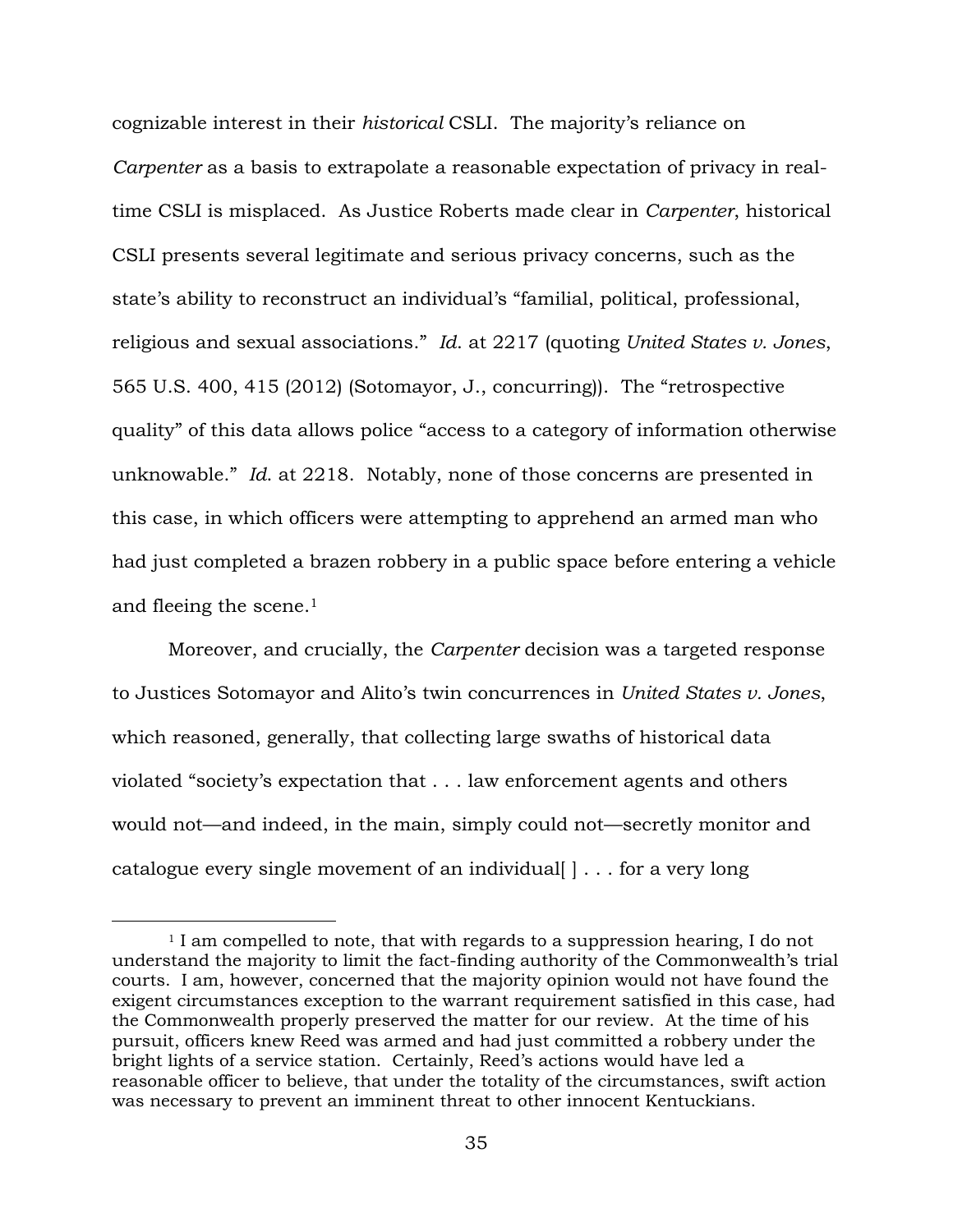period." *United States v. Trice*, 966 F.3d 506, 518 (6th Cir. 2020) (quoting *Carpenter*, 138 S. Ct. at 2217 (quoting *Jones*, 565 U.S. at 430, 132 S.Ct. 945 (Alito, J., concurring))). However, the *Carpenter* majority, despite these concerns, refused to extend its holding to real-time CSLI, leaving untouched its reasoning in *United States v. Knotts*, 460 U.S. 276 (1983), because *Knotts* remained applicable in cases involving rudimentary surveillance techniques<sup>2</sup> *and* because of the "limited use" the government had for signals from trackers during "a discrete automotive journey."<sup>3</sup> *Id*. (internal quotations omitted).

The *Trice* court's analysis of *Carpenter* is not unique, and in *United States v. Hammond*, 996 F.3d. 374 (7th Cir. 2021), *cert. denied*, No. 21-752, 2022 WL 1205839 (Apr. 25, 2022), the Seventh Circuit reasoned that, because *Carpenter* refused to answer the question of real-time CSLI collection, judges must look to the Supreme Court's *pre-Carpenter* jurisprudence to answer the question at hand. I find the reasoning of the *Hammond* panel persuasive, both that the *Knotts* framework is consistent with *Carpenter*, in so far as the real-

<sup>2</sup> The majority likens pinging a cell-phone akin to a physical trespass, but its reasoning ignores the conclusions in both *Katz* and *Knotts*, that a physical trespass is not dispositive in determining whether the government invaded an individual's "legitimate expectation of privacy." *Knotts*, 460 U.S. at 285.

<sup>3</sup> In *Knotts*, the government placed a beeper in a chloroform drum which Knotts picked up and drove to his cabin. Government agents were able to monitor the movement of the drum and, hence, Knotts' accomplice as he traveled the public roads. 460 U.S. at 277.The Court held that "[a] person travelling in an automobile on public thoroughfares has no reasonable expectation of privacy in his movements from one place to another." *Id.* at 281. And, further, "[w]hen [the accomplice] travelled over the public streets he voluntarily conveyed to anyone who wanted to look the fact that he was travelling over particular roads in a particular direction, the fact of whatever stops he made, and the fact of his final destination when he exited from public roads onto private property." *Id.* at 281-82.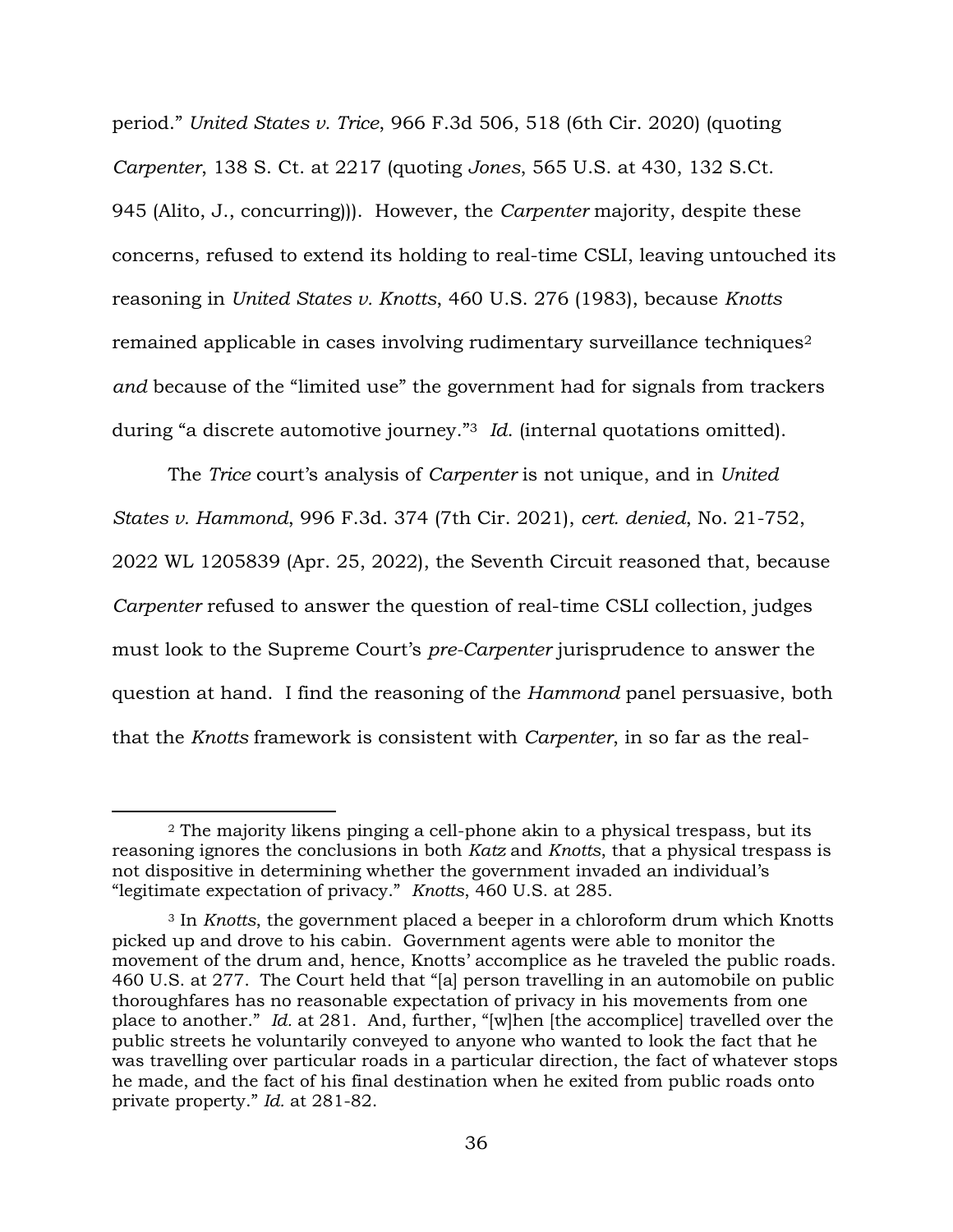time CSLI sought is limited in scope and purpose, and that individuals do not have a reasonable expectation of privacy in their real-time CSLI while traveling over public roads.

The facts in *Hammond* are similar to those presented in this case.<sup>4</sup> Following a three-day investigation in which law enforcement focused on Hammond as the prime suspect in a series of robberies, officers, prior to engaging Hammond in a pursuit, pinged his phone, locating him at a hotel in

The one case which has facts most similar to this case is *Sims v. State*, 569 S.W.3d 634 (Tex. Crim. App. 2019). In *Sims*, the Texas Court of Criminal Appeals held that the defendant, suspected of killing his grandmother, "did not have a legitimate expectation of privacy in his physical movements or his location as reflected in the less than three hours of real-time CSLI records accessed by police by pinging his phone less than five times." *Id.* at 646. *Sims* is different from Reed's case in that the phone being tracked was not apparently used in the murder. By contrast, in this case, the cell phone tracked was an instrumentality of the crime used to lure Caldwell to the scene of the crime and law enforcement did nothing more than use the cell phone to attempt to locate the perpetrator. As noted by Justice Rehnquist in *Knotts*, "[W]e have never equated police efficiency with unconstitutionality, and we decline to do so now." 460 U.S. at 283-84.

<sup>4</sup> One significant difference in this case and almost every other case involving real-time CSLI is that other cases involve location of a suspect who has been under investigation for some period of time. *Hammond*, 996 F.3d 374 (7th Cir. 2021) (following investigation lasting over three weeks involving a series of armed robberies, law enforcement used real-time CSLI to locate suspect), cert. denied, No. 21-752, 2022 WL 1205839 (Apr. 25, 2022)); *United States v. Riley*, 858 F.3d 1012 (6th Cir. 2017) (law enforcement used real-time CSLI to locate suspect four days following his robbery of a store); *State v. Brown*, 202 A.3d 1003 (Conn. 2019) (during lengthy investigation involving multiple robberies, law enforcement obtained historical CSLI records in violation of state statute and subsequent use of prospective CSLI was therefore likewise impermissible); *Tracey v. State*, 152 So.3d 504 (Fla. 2014) (following onemonth investigation involving drug trafficking, law enforcement used real-time CSLI to locate suspect); *State v. Sylvestre*, 254 So.3d 986 (Fla. Dist. Ct. App. 2018) (murder investigation using historical CSLI pursuant to warrant and a cell site simulator); *People v. Costan*, 152 N.Y.S.3d 162, 197 A.D.3d 716, leave to appeal denied, 37 N.Y.3d 1095, 178 N.E.3d 433 (N.Y. App. Div. 2021) (two-month investigation into more than a dozen robberies); *Commonwealth v. Pacheco*, 263 A.3d 626 (Pa. 2021) (year-long drug trafficking investigation using real-time CSLI)*; State v. Muhammad*, 451 P.3d 1060 (Wash. 2019) (law enforcement used real-time CSLI to locate suspect four days following his rape and murder of victim).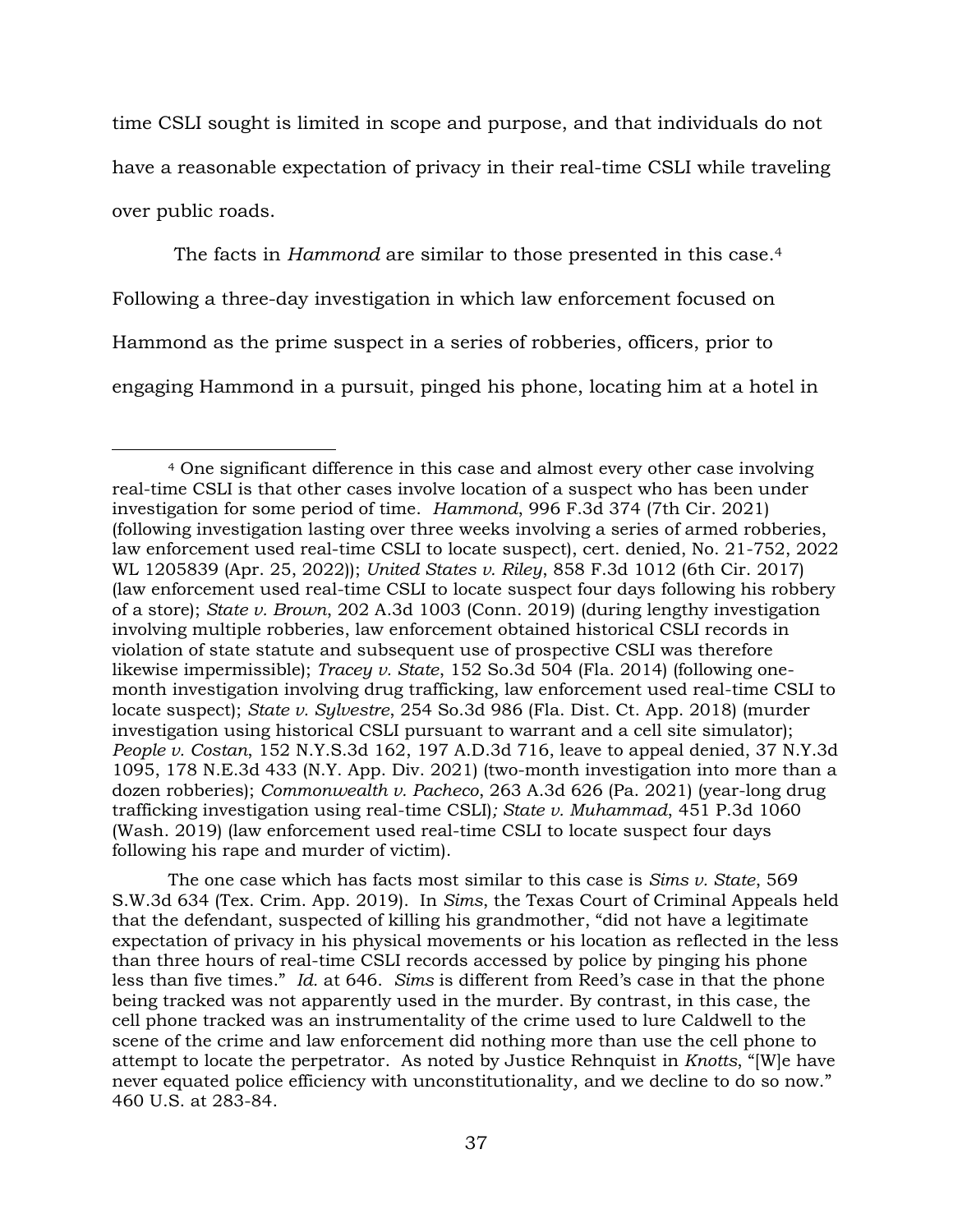South Bend, Indiana. *Id*. at 381. During the pursuit Hammond initially evaded officers, who were once again forced to ping his phone before resuming their chase and eventually apprehending him. In concluding that *Knotts*, not *Carpenter*, presented the appropriate analytical framework, the *Hammond* court reasoned that the police chase lasted only six hours, the real-time CSLI collected had no "retrospective quality" and that "[l]aw enforcement used the real-time CSLI to find Hammond's location in public, not peer into the intricacies of his private life."<sup>5</sup> *Id*. at 388-89. The *Hammond* court ultimately concluded that the police's "ability to locate Hammond on public roads . . . using real-time CSLI is not inconsistent with society's expectations of privacy from law enforcement's prying eyes[;]" and therefore was not a search. *Id*. at 390, 392. I would apply that reasoning in this case.

I would reverse the Court of Appeals and reinstate the Woodford Circuit Court's judgment.

Conley and Lambert, JJ., join.

<sup>5</sup> The majority today warns that real-time CSLI carries the same risks as historical CSLI, and that allowing officers even this limited surveillance tool would "empower government agents to invade individuals' most private and closely-held constitutionally protected activities." Of course, the record in this case is entirely devoid of any information regarding Reed's religious, political, or other private associations.